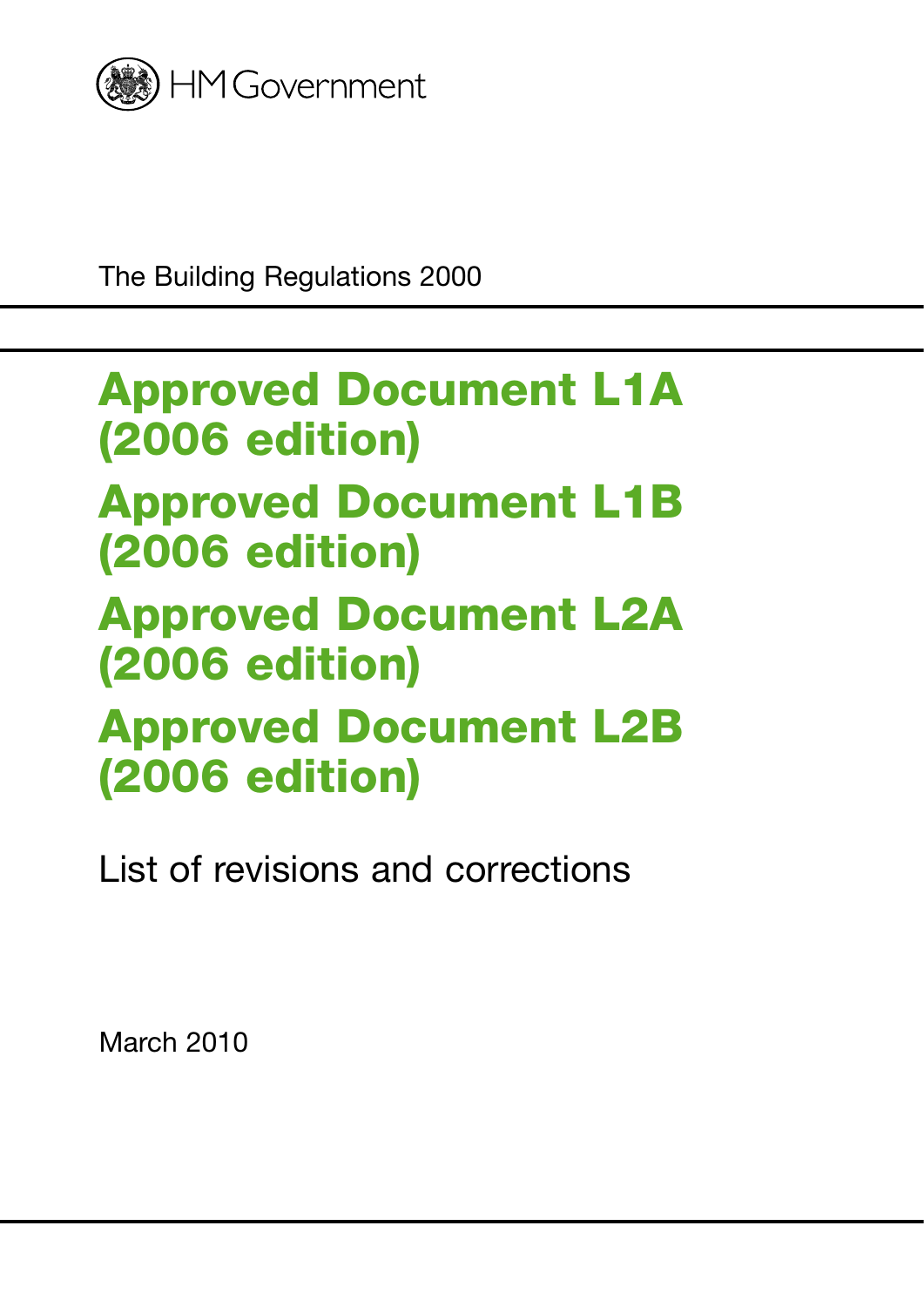## **Approved Document L1A**

| Page      | <b>Change</b>                                                                                                                                                                                                                                                                                                                                                                                                                                                                                                                                                                                                                                                                  |
|-----------|--------------------------------------------------------------------------------------------------------------------------------------------------------------------------------------------------------------------------------------------------------------------------------------------------------------------------------------------------------------------------------------------------------------------------------------------------------------------------------------------------------------------------------------------------------------------------------------------------------------------------------------------------------------------------------|
| $12 - 13$ | <b>Delete</b> Schedule 2A.                                                                                                                                                                                                                                                                                                                                                                                                                                                                                                                                                                                                                                                     |
| 14        | <b>Replace</b> the main part of paragraph 3 with:                                                                                                                                                                                                                                                                                                                                                                                                                                                                                                                                                                                                                              |
|           | <b>3</b> If a unit contains both living accommodation and space to be used for commercial<br>purposes (for example workshop or office), the whole unit should be treated as a dwelling<br>as long as the commercial part could revert to domestic use. This could be the case if, for<br>example:                                                                                                                                                                                                                                                                                                                                                                              |
| 15        | <b>Replace</b> the commentary after paragraph 9 with:                                                                                                                                                                                                                                                                                                                                                                                                                                                                                                                                                                                                                          |
|           | The calculations required as part of the procedure used to show compliance with this<br>criterion can also provide the information needed to prepare the Energy Performance<br>Certificate required by regulation 17E of the Building Regulations 2000 and by the Energy<br>Performance of Buildings Regulations 2007 (SI 2007/1669).                                                                                                                                                                                                                                                                                                                                          |
| 15        | <b>Replace</b> sub-paragraph b. of paragraph 14 with:                                                                                                                                                                                                                                                                                                                                                                                                                                                                                                                                                                                                                          |
|           | b. if they are unheated, to adopt the same U-values and limitations to thermal bridging<br>as in the rest of the building, and to limit the opening area to 25% of the floor area of the<br>common parts.                                                                                                                                                                                                                                                                                                                                                                                                                                                                      |
| 15        | <b>Add</b> after paragraph 17:                                                                                                                                                                                                                                                                                                                                                                                                                                                                                                                                                                                                                                                 |
|           | Notification of work covered by the energy efficiency requirements                                                                                                                                                                                                                                                                                                                                                                                                                                                                                                                                                                                                             |
|           | <b>17a</b> In almost all cases of constructing new dwellings, it will be necessary to notify a <b>BCB</b><br>in advance of any work starting except as set out in paragraphs 17b to 17e below.                                                                                                                                                                                                                                                                                                                                                                                                                                                                                 |
|           | <b>Competent person self-certification schemes</b>                                                                                                                                                                                                                                                                                                                                                                                                                                                                                                                                                                                                                             |
|           | 17b It is not necessary to notify a BCB in advance of work which is to be carried out by<br>a person registered with a relevant competent person self-certification scheme listed in<br>Schedule 2A to the Building Regulations. In order to join such a scheme a person must<br>demonstrate competence to carry out the type of work the scheme covers, and also the<br>ability to comply with all relevant requirements in the Building Regulations.                                                                                                                                                                                                                         |
|           | 17c Where work is carried out by a person registered with a competent person scheme,<br>regulation 16A of the Building Regulations 2000 and regulation 11A of the Building<br>(Approved Inspectors etc) Regulations 2000 require that the occupier of the building<br>be given, within 30 days of the completion of the work, a certificate confirming that the<br>work complies fully with all applicable building regulation requirements. There is also a<br>requirement to give the BCB a notice of the work carried out, again within 30 days of the<br>completion of the work. These certificates and notices are usually made available through<br>the scheme operator. |
|           | 17d BCBs are authorised to accept these certificates and notices as evidence of<br>compliance with the requirements of the Building Regulations. Local authority inspection<br>and enforcement powers remain unaffected, although they are normally used only in<br>response to a complaint that work does not comply.                                                                                                                                                                                                                                                                                                                                                         |
|           | 17e A list of authorised competent person self-certification schemes relating to the <i>energy</i><br>efficiency requirements in new dwellings can be found at: www.communities.gov.uk/<br>planningandbuilding/buildingregulations.                                                                                                                                                                                                                                                                                                                                                                                                                                            |
| 16        | Delete from sub-paragraph a. of paragraph 20 "no greater than 450m <sup>2</sup> total floor area".                                                                                                                                                                                                                                                                                                                                                                                                                                                                                                                                                                             |
| 16        | Delete sub-paragraph b. of paragraph 20.                                                                                                                                                                                                                                                                                                                                                                                                                                                                                                                                                                                                                                       |
| 16        | <b>Delete</b> from sub-paragraph a. of paragraph 21:                                                                                                                                                                                                                                                                                                                                                                                                                                                                                                                                                                                                                           |
|           | In the specific circumstances set out in paragraph 61, the <i>air permeability</i> used in the<br>calculation of the TER may be varied from the value set out in Appendix R. No other values<br>may be varied.                                                                                                                                                                                                                                                                                                                                                                                                                                                                 |
| 16        | Delete footnote 8.                                                                                                                                                                                                                                                                                                                                                                                                                                                                                                                                                                                                                                                             |
|           |                                                                                                                                                                                                                                                                                                                                                                                                                                                                                                                                                                                                                                                                                |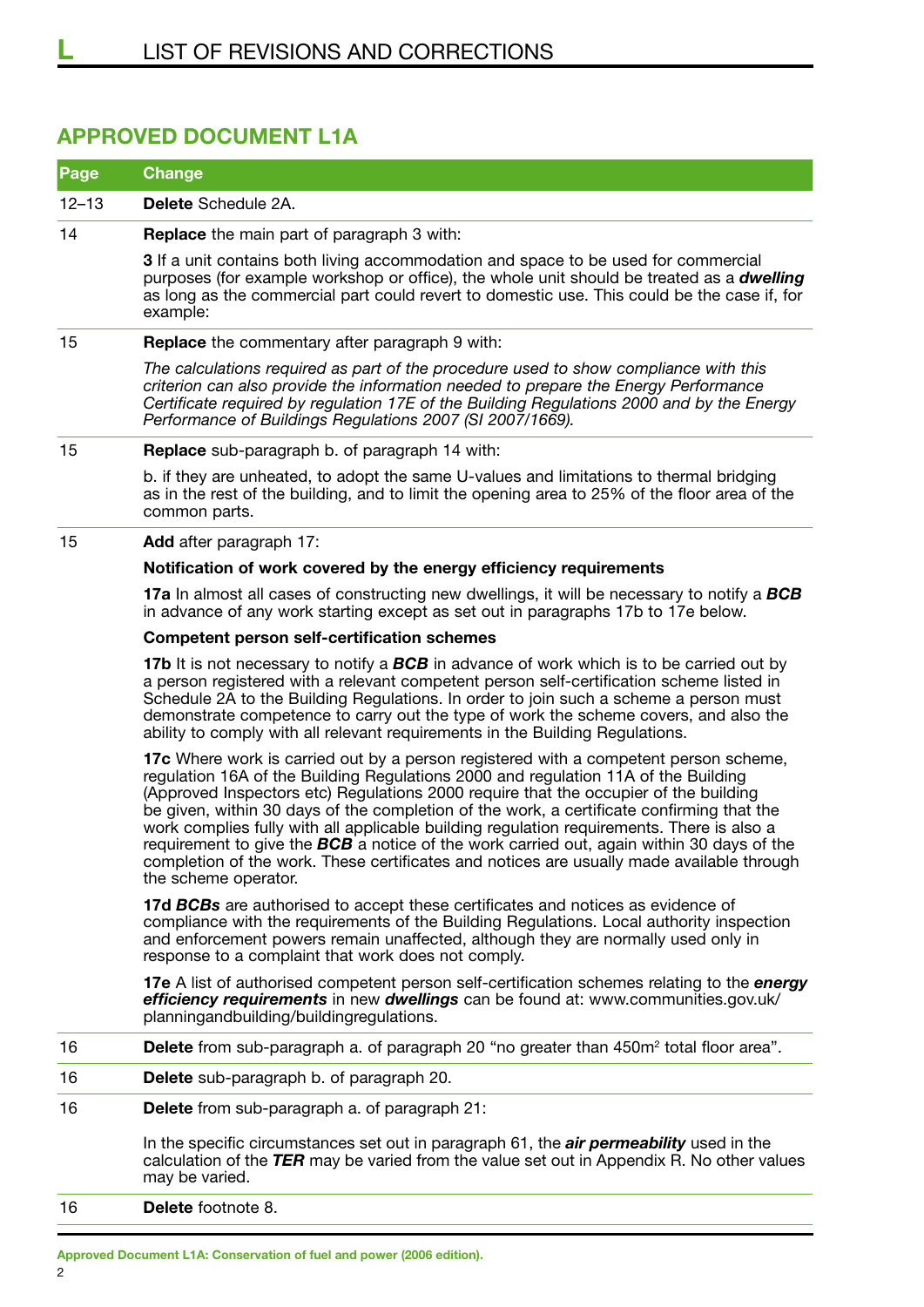# List of revisions and corrections **L**

| Page | <b>Change</b>                                                                                                                                                                                                                                                                                                                                                                               |
|------|---------------------------------------------------------------------------------------------------------------------------------------------------------------------------------------------------------------------------------------------------------------------------------------------------------------------------------------------------------------------------------------------|
| 17   | <b>Replace</b> the full stop at the end of sub-paragraph a. of paragraph 25 with ", and".                                                                                                                                                                                                                                                                                                   |
| 17   | <b>Replace</b> sub-paragraph b. of paragraph 25 with:                                                                                                                                                                                                                                                                                                                                       |
|      | b. the measured <i>air permeability</i> (where applicable).                                                                                                                                                                                                                                                                                                                                 |
| 17   | Replace regulation 20D with:                                                                                                                                                                                                                                                                                                                                                                |
|      | 20D.–(1) Subject to paragraph (4), where regulation 17C applies the person carrying out<br>the work shall give the local authority a notice which specifies:                                                                                                                                                                                                                                |
|      | a. the target CO <sub>2</sub> emission rate for the building; and                                                                                                                                                                                                                                                                                                                           |
|      | b. the calculated $CO2$ emission rate for the building as constructed.                                                                                                                                                                                                                                                                                                                      |
|      | (2) The notice shall be given to the local authority not later than five days after the work<br>has been completed.                                                                                                                                                                                                                                                                         |
|      | (3) A local authority is authorised to accept, as evidence that the requirements of<br>regulation 17C would be satisfied if the building were constructed in accordance with an<br>accompanying list of specifications, a certificate to that effect by an energy assessor as<br>defined in regulation 17J who is accredited to produce such certificates for that category<br>of building. |
|      | (4) Where such a certificate is given to the local authority:                                                                                                                                                                                                                                                                                                                               |
|      | a. paragraph (1) does not apply; and                                                                                                                                                                                                                                                                                                                                                        |
|      | b. the person carrying out the work shall provide to the local authority not later than five<br>days after the work has been completed a notice which:                                                                                                                                                                                                                                      |
|      | states whether the building has been constructed in accordance with the list of<br>İ.<br>specifications which accompanied the certificate; and                                                                                                                                                                                                                                              |
|      | ii. if it has not, lists any changes to the specifications to which the building has been<br>constructed.                                                                                                                                                                                                                                                                                   |
| 17   | <b>Replace</b> paragraph 27 with:                                                                                                                                                                                                                                                                                                                                                           |
|      | 27 It would be useful to both the builder and the <b>BCB</b> if the builder carries out a<br>preliminary calculation before construction starts based on plans and specifications. The<br>calculation will give an indication of whether a design is compliant and will produce a list<br>of those features of the design that are critical to achieving compliance.                        |
|      | <b>BCBs</b> may ask for this information as part of the process of checking compliance                                                                                                                                                                                                                                                                                                      |
| 18   | <b>Replace</b> paragraph 29 with:                                                                                                                                                                                                                                                                                                                                                           |
|      | In all cases the DER should be calculated assuming low energy lighting in 30% of fixed<br>light fittings.                                                                                                                                                                                                                                                                                   |
| 18   | In paragraph 32 replace "requirement" with "paragraph" in lines 3 and 6.                                                                                                                                                                                                                                                                                                                    |
| 18   | In paragraph 32 add "fixed" after "efficient" in line 6.                                                                                                                                                                                                                                                                                                                                    |
| 18   | <b>Replace</b> paragraph 33 with:                                                                                                                                                                                                                                                                                                                                                           |
|      | 33 U-values and thermal bridge properties shall be calculated using the methods and<br>conventions set out in BR 443 <sup>11</sup> , Conventions for U-value calculations, and shall be based<br>on the whole unit (i.e. in the case of a window, the combined performance of the glazing<br>and frame).                                                                                    |
| 18   | Add paragraph 33a:                                                                                                                                                                                                                                                                                                                                                                          |
|      | 33a The U-value of glazing can be calculated for the actual unit, the smaller of the two<br>standard windows defined in BS EN 14351-1 <sup>11a</sup> , or the standard window configuration set<br>out in BR 443 <sup>11</sup> . SAP 2005 Table 6e gives values for different window configurations that<br>can be used in the absence of test data or calculated values.                   |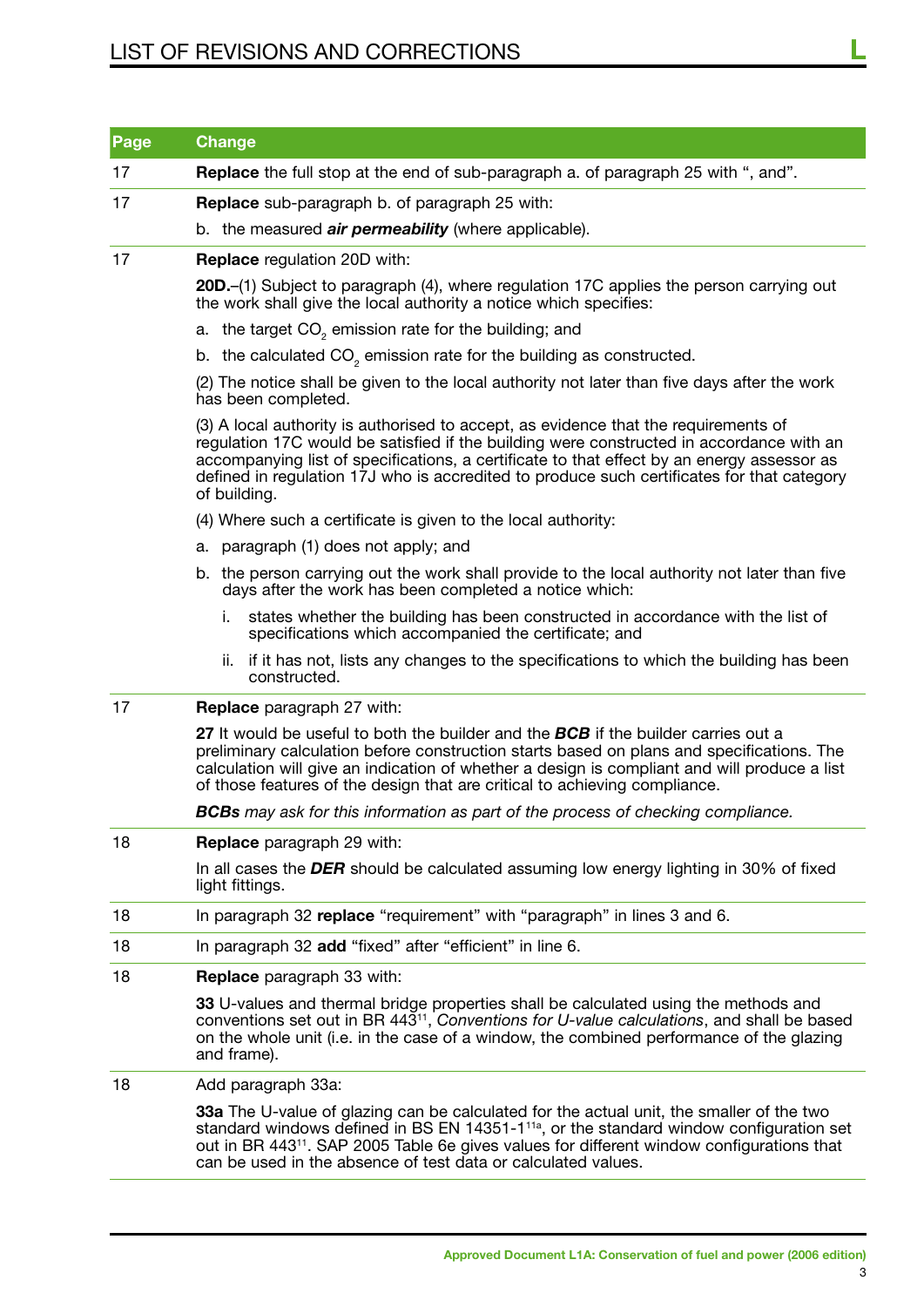# LIST OF REVISIONS AND CORRECTIONS

| 18<br><b>Delete</b> paragraph 34 and the commentary.<br>18<br>Add footnote 11a:<br><sup>11a</sup> EN 14351-1:2006 Windows and doors. Product standard, performance characteristics.<br>19<br>Delete paragraph 36.<br>19<br>In paragraph 37, replace:<br>Limiting thermal bridging and air leakage: Robust construction details for dwellings and<br>similar buildings <sup>12</sup><br>with:<br>Accredited Construction Details for Part L <sup>12</sup> .<br>19<br>Replace note 1 at the foot of Table 2 with:<br>1. The U-values for roof windows and rooflights in this table are based on the U-value<br>having been assessed with the roof window or rooflight in the vertical position. If a<br>particular unit has been assessed in a plane other than the vertical, the standards given in<br>this Approved Document should be modified by making an adjustment that is dependent<br>on the slope of the unit following the guidance given in BR 443 <sup>11</sup> .<br>19<br><b>Replace</b> footnote 12 with:<br><sup>12</sup> Accredited Construction Details for Part L, CLG, 2006.<br>20<br><b>Delete</b> lines 5 and 6 of paragraph 40.<br>Delete Table 3.<br>20<br>Delete from paragraph 43 "in the areas affected by the building work," and "the greater of".<br>21<br>21<br>At the end of sub-paragraph a. of paragraph 43, replace "or" with "and".<br>22<br>Move the heading "CRITERION 4 - BUILDING FABRIC" to above paragraph 49.<br>22<br><b>Replace</b> paragraph 49 with:<br>to take account of any changes in performance between design and construction and to<br>demonstrate that the building as constructed meets the TER as required by regulation<br>17C. The following paragraphs in this section set out what in normal circumstances would<br>with the DER.<br>In sub-paragraphs a. and b. of paragraph 52, replace "approved" with "accredited".<br>22<br>22<br>In the last line of sub-paragraph b. of paragraph 52, replace "reference in footnote <sup>21</sup> " with<br>"BRE IP 1/06 <sup>21</sup> and BRE IP 497 <sup>21a"</sup> .<br>22<br>In line 6 of paragraph 53, replace "approved" with "accredited".<br>Add footnote 21a:<br>22<br><sup>21a</sup> BR 497 Conventions for calculating linear thermal transmittance and temperature<br>factors, BRE, 2007.<br>23<br>24<br>Delete the second sentence of paragraph 61, sub-paragraphs a. and b. and the two<br>paragraphs of commentary.<br>24<br>At the end of sub-paragraph a. of paragraph 63, replace the full stop with "; or". | Page | <b>Change</b>                                                                                                                                                                                                                                                                        |
|-------------------------------------------------------------------------------------------------------------------------------------------------------------------------------------------------------------------------------------------------------------------------------------------------------------------------------------------------------------------------------------------------------------------------------------------------------------------------------------------------------------------------------------------------------------------------------------------------------------------------------------------------------------------------------------------------------------------------------------------------------------------------------------------------------------------------------------------------------------------------------------------------------------------------------------------------------------------------------------------------------------------------------------------------------------------------------------------------------------------------------------------------------------------------------------------------------------------------------------------------------------------------------------------------------------------------------------------------------------------------------------------------------------------------------------------------------------------------------------------------------------------------------------------------------------------------------------------------------------------------------------------------------------------------------------------------------------------------------------------------------------------------------------------------------------------------------------------------------------------------------------------------------------------------------------------------------------------------------------------------------------------------------------------------------------------------------------------------------------------------------------------------------------------------------------------------------------------------------------------------------------------------------------------------------------------------------------------------------------------------------------------------------------------------------------------------------------------------------------------------------------------------------------|------|--------------------------------------------------------------------------------------------------------------------------------------------------------------------------------------------------------------------------------------------------------------------------------------|
|                                                                                                                                                                                                                                                                                                                                                                                                                                                                                                                                                                                                                                                                                                                                                                                                                                                                                                                                                                                                                                                                                                                                                                                                                                                                                                                                                                                                                                                                                                                                                                                                                                                                                                                                                                                                                                                                                                                                                                                                                                                                                                                                                                                                                                                                                                                                                                                                                                                                                                                                     |      |                                                                                                                                                                                                                                                                                      |
|                                                                                                                                                                                                                                                                                                                                                                                                                                                                                                                                                                                                                                                                                                                                                                                                                                                                                                                                                                                                                                                                                                                                                                                                                                                                                                                                                                                                                                                                                                                                                                                                                                                                                                                                                                                                                                                                                                                                                                                                                                                                                                                                                                                                                                                                                                                                                                                                                                                                                                                                     |      |                                                                                                                                                                                                                                                                                      |
|                                                                                                                                                                                                                                                                                                                                                                                                                                                                                                                                                                                                                                                                                                                                                                                                                                                                                                                                                                                                                                                                                                                                                                                                                                                                                                                                                                                                                                                                                                                                                                                                                                                                                                                                                                                                                                                                                                                                                                                                                                                                                                                                                                                                                                                                                                                                                                                                                                                                                                                                     |      |                                                                                                                                                                                                                                                                                      |
|                                                                                                                                                                                                                                                                                                                                                                                                                                                                                                                                                                                                                                                                                                                                                                                                                                                                                                                                                                                                                                                                                                                                                                                                                                                                                                                                                                                                                                                                                                                                                                                                                                                                                                                                                                                                                                                                                                                                                                                                                                                                                                                                                                                                                                                                                                                                                                                                                                                                                                                                     |      |                                                                                                                                                                                                                                                                                      |
|                                                                                                                                                                                                                                                                                                                                                                                                                                                                                                                                                                                                                                                                                                                                                                                                                                                                                                                                                                                                                                                                                                                                                                                                                                                                                                                                                                                                                                                                                                                                                                                                                                                                                                                                                                                                                                                                                                                                                                                                                                                                                                                                                                                                                                                                                                                                                                                                                                                                                                                                     |      |                                                                                                                                                                                                                                                                                      |
|                                                                                                                                                                                                                                                                                                                                                                                                                                                                                                                                                                                                                                                                                                                                                                                                                                                                                                                                                                                                                                                                                                                                                                                                                                                                                                                                                                                                                                                                                                                                                                                                                                                                                                                                                                                                                                                                                                                                                                                                                                                                                                                                                                                                                                                                                                                                                                                                                                                                                                                                     |      |                                                                                                                                                                                                                                                                                      |
|                                                                                                                                                                                                                                                                                                                                                                                                                                                                                                                                                                                                                                                                                                                                                                                                                                                                                                                                                                                                                                                                                                                                                                                                                                                                                                                                                                                                                                                                                                                                                                                                                                                                                                                                                                                                                                                                                                                                                                                                                                                                                                                                                                                                                                                                                                                                                                                                                                                                                                                                     |      |                                                                                                                                                                                                                                                                                      |
|                                                                                                                                                                                                                                                                                                                                                                                                                                                                                                                                                                                                                                                                                                                                                                                                                                                                                                                                                                                                                                                                                                                                                                                                                                                                                                                                                                                                                                                                                                                                                                                                                                                                                                                                                                                                                                                                                                                                                                                                                                                                                                                                                                                                                                                                                                                                                                                                                                                                                                                                     |      |                                                                                                                                                                                                                                                                                      |
|                                                                                                                                                                                                                                                                                                                                                                                                                                                                                                                                                                                                                                                                                                                                                                                                                                                                                                                                                                                                                                                                                                                                                                                                                                                                                                                                                                                                                                                                                                                                                                                                                                                                                                                                                                                                                                                                                                                                                                                                                                                                                                                                                                                                                                                                                                                                                                                                                                                                                                                                     |      |                                                                                                                                                                                                                                                                                      |
|                                                                                                                                                                                                                                                                                                                                                                                                                                                                                                                                                                                                                                                                                                                                                                                                                                                                                                                                                                                                                                                                                                                                                                                                                                                                                                                                                                                                                                                                                                                                                                                                                                                                                                                                                                                                                                                                                                                                                                                                                                                                                                                                                                                                                                                                                                                                                                                                                                                                                                                                     |      |                                                                                                                                                                                                                                                                                      |
|                                                                                                                                                                                                                                                                                                                                                                                                                                                                                                                                                                                                                                                                                                                                                                                                                                                                                                                                                                                                                                                                                                                                                                                                                                                                                                                                                                                                                                                                                                                                                                                                                                                                                                                                                                                                                                                                                                                                                                                                                                                                                                                                                                                                                                                                                                                                                                                                                                                                                                                                     |      |                                                                                                                                                                                                                                                                                      |
|                                                                                                                                                                                                                                                                                                                                                                                                                                                                                                                                                                                                                                                                                                                                                                                                                                                                                                                                                                                                                                                                                                                                                                                                                                                                                                                                                                                                                                                                                                                                                                                                                                                                                                                                                                                                                                                                                                                                                                                                                                                                                                                                                                                                                                                                                                                                                                                                                                                                                                                                     |      |                                                                                                                                                                                                                                                                                      |
|                                                                                                                                                                                                                                                                                                                                                                                                                                                                                                                                                                                                                                                                                                                                                                                                                                                                                                                                                                                                                                                                                                                                                                                                                                                                                                                                                                                                                                                                                                                                                                                                                                                                                                                                                                                                                                                                                                                                                                                                                                                                                                                                                                                                                                                                                                                                                                                                                                                                                                                                     |      |                                                                                                                                                                                                                                                                                      |
|                                                                                                                                                                                                                                                                                                                                                                                                                                                                                                                                                                                                                                                                                                                                                                                                                                                                                                                                                                                                                                                                                                                                                                                                                                                                                                                                                                                                                                                                                                                                                                                                                                                                                                                                                                                                                                                                                                                                                                                                                                                                                                                                                                                                                                                                                                                                                                                                                                                                                                                                     |      |                                                                                                                                                                                                                                                                                      |
|                                                                                                                                                                                                                                                                                                                                                                                                                                                                                                                                                                                                                                                                                                                                                                                                                                                                                                                                                                                                                                                                                                                                                                                                                                                                                                                                                                                                                                                                                                                                                                                                                                                                                                                                                                                                                                                                                                                                                                                                                                                                                                                                                                                                                                                                                                                                                                                                                                                                                                                                     |      |                                                                                                                                                                                                                                                                                      |
|                                                                                                                                                                                                                                                                                                                                                                                                                                                                                                                                                                                                                                                                                                                                                                                                                                                                                                                                                                                                                                                                                                                                                                                                                                                                                                                                                                                                                                                                                                                                                                                                                                                                                                                                                                                                                                                                                                                                                                                                                                                                                                                                                                                                                                                                                                                                                                                                                                                                                                                                     |      |                                                                                                                                                                                                                                                                                      |
|                                                                                                                                                                                                                                                                                                                                                                                                                                                                                                                                                                                                                                                                                                                                                                                                                                                                                                                                                                                                                                                                                                                                                                                                                                                                                                                                                                                                                                                                                                                                                                                                                                                                                                                                                                                                                                                                                                                                                                                                                                                                                                                                                                                                                                                                                                                                                                                                                                                                                                                                     |      |                                                                                                                                                                                                                                                                                      |
|                                                                                                                                                                                                                                                                                                                                                                                                                                                                                                                                                                                                                                                                                                                                                                                                                                                                                                                                                                                                                                                                                                                                                                                                                                                                                                                                                                                                                                                                                                                                                                                                                                                                                                                                                                                                                                                                                                                                                                                                                                                                                                                                                                                                                                                                                                                                                                                                                                                                                                                                     |      |                                                                                                                                                                                                                                                                                      |
|                                                                                                                                                                                                                                                                                                                                                                                                                                                                                                                                                                                                                                                                                                                                                                                                                                                                                                                                                                                                                                                                                                                                                                                                                                                                                                                                                                                                                                                                                                                                                                                                                                                                                                                                                                                                                                                                                                                                                                                                                                                                                                                                                                                                                                                                                                                                                                                                                                                                                                                                     |      | 49 Dwellings should be constructed and equipped so that performance is consistent with<br>the predicted DER. As indicated in paragraph 25, a final calculation of the DER is required<br>be reasonable provision to ensure that the actual performance of the building is consistent |
|                                                                                                                                                                                                                                                                                                                                                                                                                                                                                                                                                                                                                                                                                                                                                                                                                                                                                                                                                                                                                                                                                                                                                                                                                                                                                                                                                                                                                                                                                                                                                                                                                                                                                                                                                                                                                                                                                                                                                                                                                                                                                                                                                                                                                                                                                                                                                                                                                                                                                                                                     |      |                                                                                                                                                                                                                                                                                      |
|                                                                                                                                                                                                                                                                                                                                                                                                                                                                                                                                                                                                                                                                                                                                                                                                                                                                                                                                                                                                                                                                                                                                                                                                                                                                                                                                                                                                                                                                                                                                                                                                                                                                                                                                                                                                                                                                                                                                                                                                                                                                                                                                                                                                                                                                                                                                                                                                                                                                                                                                     |      |                                                                                                                                                                                                                                                                                      |
|                                                                                                                                                                                                                                                                                                                                                                                                                                                                                                                                                                                                                                                                                                                                                                                                                                                                                                                                                                                                                                                                                                                                                                                                                                                                                                                                                                                                                                                                                                                                                                                                                                                                                                                                                                                                                                                                                                                                                                                                                                                                                                                                                                                                                                                                                                                                                                                                                                                                                                                                     |      |                                                                                                                                                                                                                                                                                      |
|                                                                                                                                                                                                                                                                                                                                                                                                                                                                                                                                                                                                                                                                                                                                                                                                                                                                                                                                                                                                                                                                                                                                                                                                                                                                                                                                                                                                                                                                                                                                                                                                                                                                                                                                                                                                                                                                                                                                                                                                                                                                                                                                                                                                                                                                                                                                                                                                                                                                                                                                     |      |                                                                                                                                                                                                                                                                                      |
|                                                                                                                                                                                                                                                                                                                                                                                                                                                                                                                                                                                                                                                                                                                                                                                                                                                                                                                                                                                                                                                                                                                                                                                                                                                                                                                                                                                                                                                                                                                                                                                                                                                                                                                                                                                                                                                                                                                                                                                                                                                                                                                                                                                                                                                                                                                                                                                                                                                                                                                                     |      |                                                                                                                                                                                                                                                                                      |
|                                                                                                                                                                                                                                                                                                                                                                                                                                                                                                                                                                                                                                                                                                                                                                                                                                                                                                                                                                                                                                                                                                                                                                                                                                                                                                                                                                                                                                                                                                                                                                                                                                                                                                                                                                                                                                                                                                                                                                                                                                                                                                                                                                                                                                                                                                                                                                                                                                                                                                                                     |      | In the two headings above paragraphs 57 and 58, replace "approved" with "accredited".                                                                                                                                                                                                |
|                                                                                                                                                                                                                                                                                                                                                                                                                                                                                                                                                                                                                                                                                                                                                                                                                                                                                                                                                                                                                                                                                                                                                                                                                                                                                                                                                                                                                                                                                                                                                                                                                                                                                                                                                                                                                                                                                                                                                                                                                                                                                                                                                                                                                                                                                                                                                                                                                                                                                                                                     |      |                                                                                                                                                                                                                                                                                      |
|                                                                                                                                                                                                                                                                                                                                                                                                                                                                                                                                                                                                                                                                                                                                                                                                                                                                                                                                                                                                                                                                                                                                                                                                                                                                                                                                                                                                                                                                                                                                                                                                                                                                                                                                                                                                                                                                                                                                                                                                                                                                                                                                                                                                                                                                                                                                                                                                                                                                                                                                     |      |                                                                                                                                                                                                                                                                                      |

- **Approved Document L1A: Conservation of fuel and power (2006 edition)**
- 4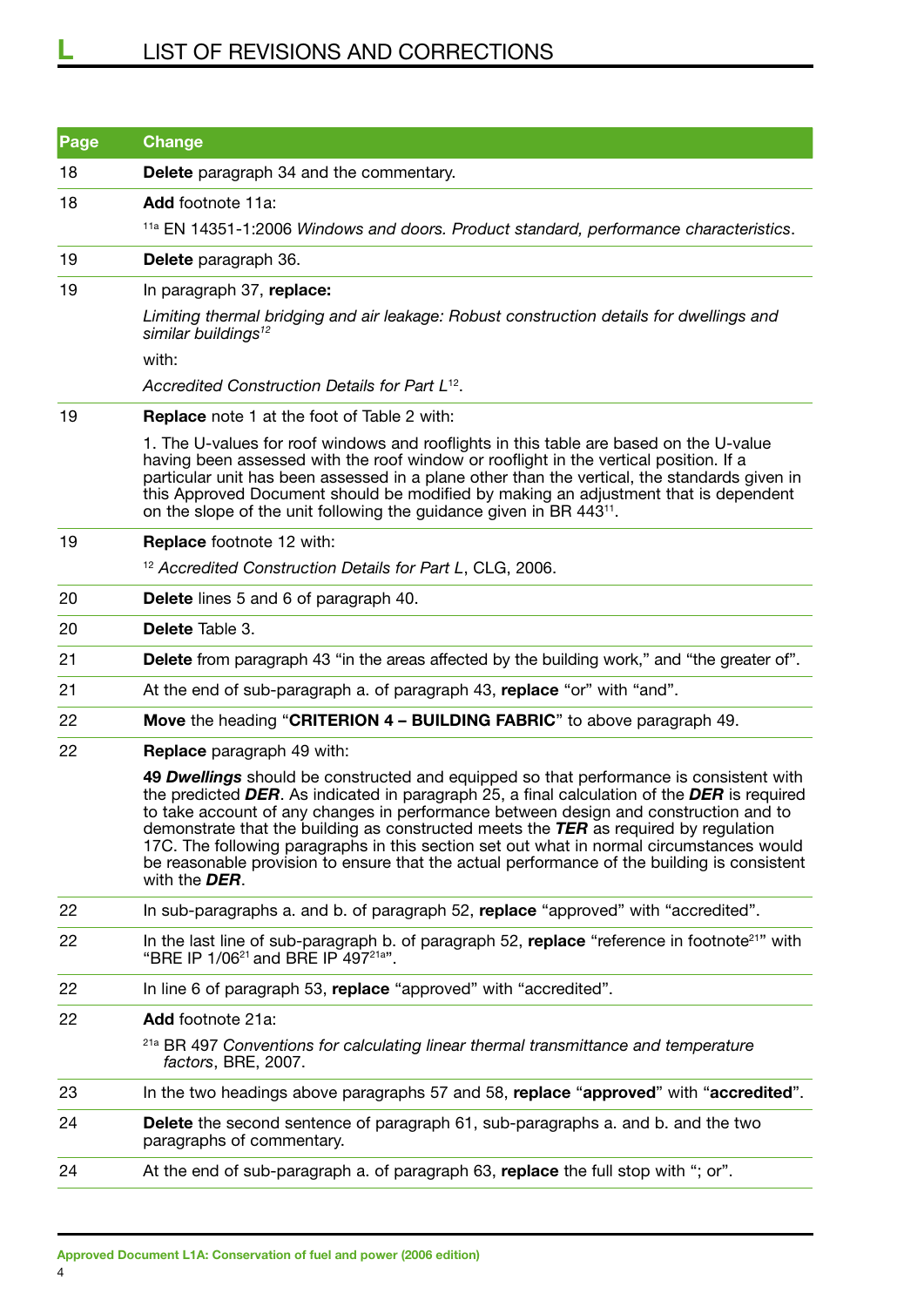| <b>Page</b> | <b>Change</b>                                                                                                                                                                                                                                                                                                                                                                                                                                                                                                                                                                        |
|-------------|--------------------------------------------------------------------------------------------------------------------------------------------------------------------------------------------------------------------------------------------------------------------------------------------------------------------------------------------------------------------------------------------------------------------------------------------------------------------------------------------------------------------------------------------------------------------------------------|
| 24          | Replace paragraph 64 with:                                                                                                                                                                                                                                                                                                                                                                                                                                                                                                                                                           |
|             | 64 Paragraph L1(b)(iii) of Schedule 1 to the Building Regulations requires fixed building<br>services to be commissioned by testing and adjustment as necessary to ensure that<br>they use no more fuel and power than is reasonable in the circumstances. In order to<br>demonstrate that the heating and hot water systems have been adequately commissioned,<br>regulation 20C states:                                                                                                                                                                                            |
| 24          | <b>Replace</b> regulation 20C with:                                                                                                                                                                                                                                                                                                                                                                                                                                                                                                                                                  |
|             | 20C-(1) This regulation applies to building work in relation to which paragraph L1(b) of<br>Schedule 1 imposes a requirement, but does not apply to the provision or extension of any<br>fixed building service where testing and adjustment is not possible or would not affect the<br>energy efficiency of that fixed building service.                                                                                                                                                                                                                                            |
|             | (2) Where this regulation applies the person carrying out the work shall, for the purpose<br>of ensuring compliance with paragraph L1(b) of Schedule 1, give to the local authority a<br>notice confirming that the fixed building services have been commissioned in accordance<br>with a procedure approved by the Secretary of State.                                                                                                                                                                                                                                             |
|             | (3) The notice shall be given to the local authority:                                                                                                                                                                                                                                                                                                                                                                                                                                                                                                                                |
|             | a. not later than the date on which the notice required by regulation 15(4) is required to<br>be given; or                                                                                                                                                                                                                                                                                                                                                                                                                                                                           |
|             | b. where that regulation does not apply, not more than 30 days after completion of the work.                                                                                                                                                                                                                                                                                                                                                                                                                                                                                         |
| 24          | <b>Replace</b> paragraphs 65 and 66 with:                                                                                                                                                                                                                                                                                                                                                                                                                                                                                                                                            |
|             | 65 Not all <i>fixed building services</i> will need to be commissioned. With some systems<br>adjustment is not possible as the only controls are "on" and "off" switches. Examples of<br>this would be some mechanical extraction systems or single fixed electrical heaters. In<br>other cases commissioning would be possible but in the specific circumstances would<br>have no effect on energy use.                                                                                                                                                                             |
|             | Fixed building services which do not require commissioning should be identified in the<br>commissioning plan, along with the reason for not requiring commissioning.                                                                                                                                                                                                                                                                                                                                                                                                                 |
|             | 66 Where <i>commissioning</i> is carried out it must be done in accordance with a procedure<br>approved by the Secretary of State. For heating and hot water systems the approved<br>procedures are set out in the Domestic Heating Compliance Guide. For air-conditioning<br>and mechanical ventilation systems the approved procedure is to follow the manufacturer's<br>instructions.                                                                                                                                                                                             |
|             | 66a Commissioning is often carried out by the person who installs the system. In other<br>cases it may be carried out by a subcontractor or by a specialist firm. It is important that<br>whoever carries it out follows the relevant approved procedure.                                                                                                                                                                                                                                                                                                                            |
|             | 66b Where a building notice or full plans have been given to a local authority BCB the<br>notice of completion of <i>commissioning</i> should be given to that <b>BCB</b> within five days of<br>the completion of the commissioning work. In other cases, for example where work is<br>carried out by a person registered with a competent person scheme (see paragraph 17b),<br>it must be given within 30 days.                                                                                                                                                                   |
|             | 66c Where an approved inspector is the BCB the notice of completion of commissioning<br>should generally be given to the approved inspector within five days of the completion of<br>work. However, where the work is carried out by a person registered with a competent<br>person scheme (see paragraph 17b) the notice must be given within 30 days. Where the<br>installation of fixed building services which require <b>commissioning</b> is carried out by a<br>person registered with a competent person scheme the notice of commissioning will be<br>given by that person. |
|             | 66d Until the BCB receives the commissioning notice it cannot be reasonably satisfied<br>that Part L has been complied with and consequently is unlikely to be able to give a<br>completion/ final certificate.                                                                                                                                                                                                                                                                                                                                                                      |
| 25          | <b>Delete</b> paragraph 70, regulation 16, and paragraphs 71 and 72.                                                                                                                                                                                                                                                                                                                                                                                                                                                                                                                 |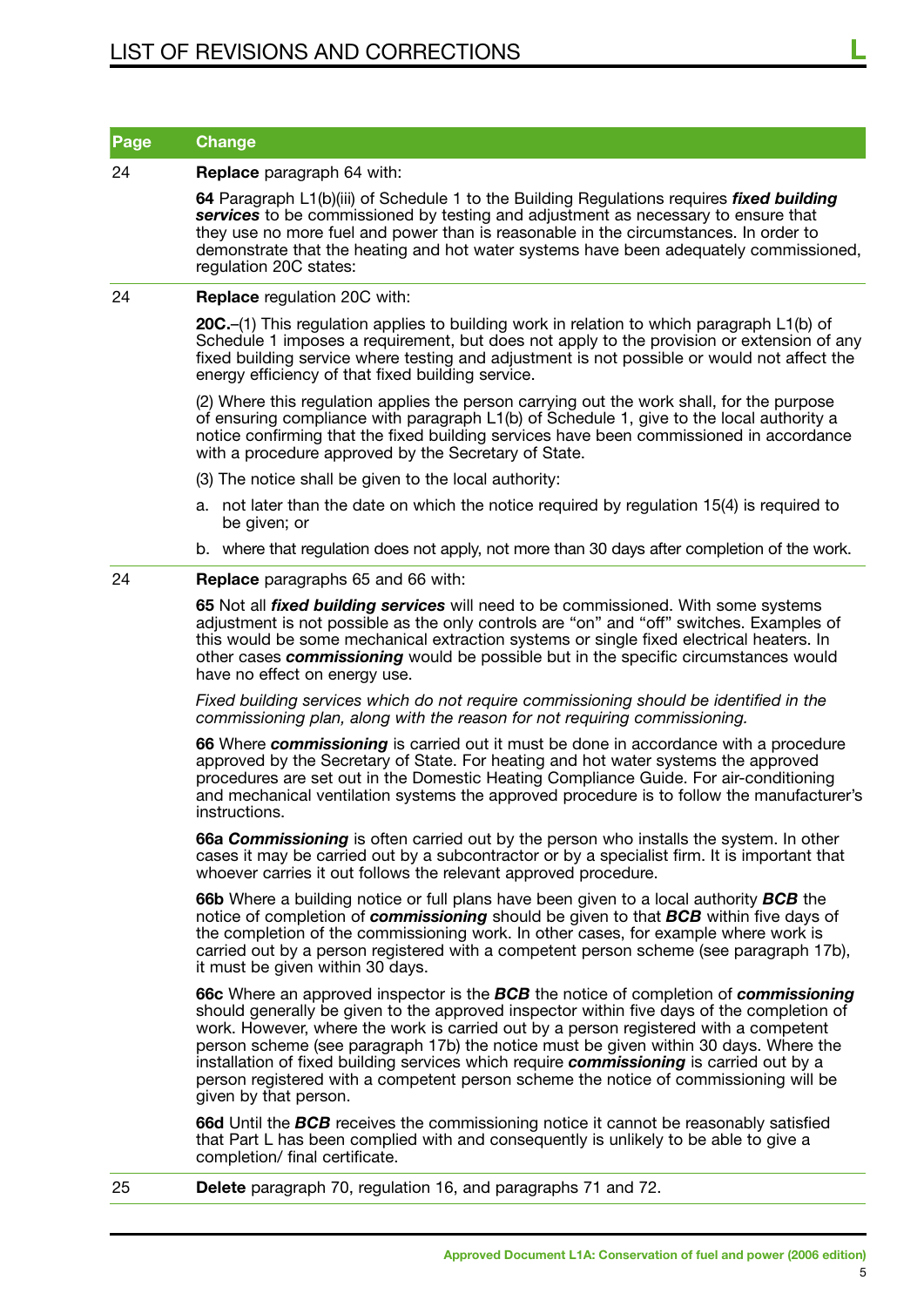| Page | <b>Change</b>                                                                                                                                                                                                                                                                                                                                                                                                                                                                                                                                                                                                                                                                                                                                                                                                            |
|------|--------------------------------------------------------------------------------------------------------------------------------------------------------------------------------------------------------------------------------------------------------------------------------------------------------------------------------------------------------------------------------------------------------------------------------------------------------------------------------------------------------------------------------------------------------------------------------------------------------------------------------------------------------------------------------------------------------------------------------------------------------------------------------------------------------------------------|
| 27   | Add after paragraph 76:                                                                                                                                                                                                                                                                                                                                                                                                                                                                                                                                                                                                                                                                                                                                                                                                  |
|      | 76a Commissioning means the advancement of a fixed building service following<br>installation, replacement or alteration of the whole or part of the system, from the state<br>of static completion to working order by testing and adjusting as necessary to ensure the<br>system as a whole uses no more fuel and power than is reasonable in the circumstances,<br>without prejudice to the need to comply with health and safety requirements. For each<br>system commissioning includes setting-to-work, regulation (that is testing and adjusting<br>repetitively) to achieve the specified performance, the calibration, setting up and testing of<br>the associated automatic control systems, and recording of the system settings and the<br>performance test results that have been accepted as satisfactory. |
| 27   | Add after paragraph 77:                                                                                                                                                                                                                                                                                                                                                                                                                                                                                                                                                                                                                                                                                                                                                                                                  |
|      | 77a Controlled service or fitting means a service or fitting in relation to which Part G<br>(hygiene), H (drainage and waste disposal), J (combustion appliances and fuel storage<br>systems), L (conservation of fuel and power) or P (electrical safety) of Schedule 1 to the<br>Building Regulations imposes a requirement.                                                                                                                                                                                                                                                                                                                                                                                                                                                                                           |
| 27   | <b>Replace</b> the commentary after paragraph 81 with:                                                                                                                                                                                                                                                                                                                                                                                                                                                                                                                                                                                                                                                                                                                                                                   |
|      | The use of a consistent set of accredited construction details would be a way of indicating<br>the use of the same construction method. More detailed guidance on what constitutes a<br>dwelling type is given in the ATTMA Guide - see footnote 22.                                                                                                                                                                                                                                                                                                                                                                                                                                                                                                                                                                     |
| 27   | Add after the commentary of paragraph 81:                                                                                                                                                                                                                                                                                                                                                                                                                                                                                                                                                                                                                                                                                                                                                                                |
|      | 81a Energy efficiency requirements means the requirements of regulations 4A, 17C, 17D<br>and 17E of, and Part L of Schedule 1 to, the Building Regulations.                                                                                                                                                                                                                                                                                                                                                                                                                                                                                                                                                                                                                                                              |
| 28   | In Appendix A paragraph 5, replace "ODPM website" with "Planning Portal website".                                                                                                                                                                                                                                                                                                                                                                                                                                                                                                                                                                                                                                                                                                                                        |
| 30   | In column 1 of the schedule of supporting competencies, replace "2.6" and "2.7"<br>with "2.7" and "2.8".                                                                                                                                                                                                                                                                                                                                                                                                                                                                                                                                                                                                                                                                                                                 |
| 31   | In row 1.2, column 3 (Evidence) of the checklist, replace "DER = $23.74$ " with<br>"DER = $22.74$ ".                                                                                                                                                                                                                                                                                                                                                                                                                                                                                                                                                                                                                                                                                                                     |
| 34   | In column 1, replace the heading "Department of Transport, Local Government and the<br>Regions (DTLR)" and reference with:                                                                                                                                                                                                                                                                                                                                                                                                                                                                                                                                                                                                                                                                                               |
|      | <b>Department for Communities and Local Government (CLG)</b>                                                                                                                                                                                                                                                                                                                                                                                                                                                                                                                                                                                                                                                                                                                                                             |
|      | Accredited Construction Details for Part L, 2006.                                                                                                                                                                                                                                                                                                                                                                                                                                                                                                                                                                                                                                                                                                                                                                        |
|      | Available from the Planning Portal website, Part L - Associated Documents at:<br>www.planningportal.gov.uk/approveddocuments.                                                                                                                                                                                                                                                                                                                                                                                                                                                                                                                                                                                                                                                                                            |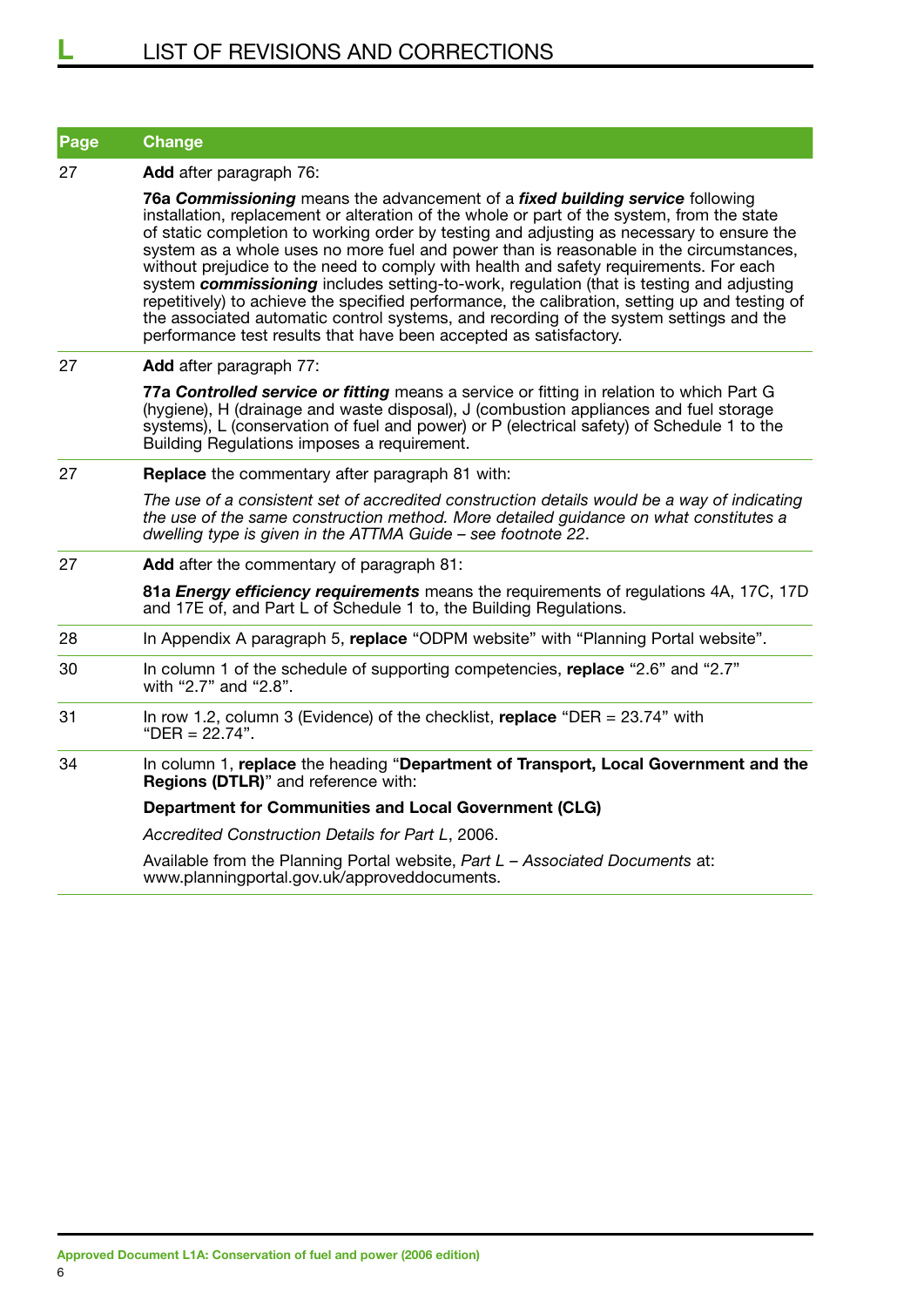### **Approved Document L1B**

#### **Page Change**

16 **Replace** paragraphs 8 to 10 with:

**8** Listed buildings, buildings in conservation areas and designated ancient monuments have an exemption from the *energy efficiency requirements* where compliance would unacceptably alter their character or appearance. There are three further categories of buildings where special consideration is encouraged:

- a. buildings which are of architectural and historical interest and which are referred to as a material consideration in a local authority's development plan;
- b. buildings which are of architectural and historical interest within national parks, areas of outstanding natural beauty, registered historic parks and gardens, registered battlefields, the curtilages of scheduled ancient monuments, and world heritage sites;
- c. buildings of traditional construction with permeable fabric that both absorbs and readily allows the evaporation of moisture.

**9** When undertaking work on or in connection with any buildings with historic or architectural value, irrespective of formal listing or other registration as worthy of conservation, the aim should be to improve energy efficiency where and to the extent that it is reasonable and practically possible. This is provided that the work does not prejudice the character of the host building or increase the risk of long-term deterioration of the building fabric or fittings. The guidance given by English Heritage<sup>10</sup> should be taken into account in determining appropriate energy performance standards for such building works. Particular issues relating to work in historic buildings that warrant sympathetic treatment and where advice from others could therefore be beneficial include:

- a. restoring the historic character of a building that has been subject to previous inappropriate alteration, e.g. replacement windows, doors and rooflights;
- b. rebuilding a former historic building (e.g. following a fire or filling a gap site in a terrace);
- c. making provisions enabling the fabric of historic buildings to 'breathe' to control moisture and potential long term decay problems.

**10** In arriving at a balance between historic building conservation and reasonable provision for energy efficiency improvements, it would be appropriate to take into account the advice of the local authority's conservation officer.

#### 16 **Replace** paragraph 11 with:

**11** U-values and thermal bridge properties shall be calculated using the methods and conventions set out in BR 44311, *Conventions for U-value calculations*, and shall be based on the whole unit (i.e. in the case of a window, the combined performance of the glazing and frame).

#### 16 **Add** paragraph 11a:

**11a** The U-value of glazing can be calculated for the actual unit, the smaller of the two standard windows defined in BS EN 14351-1<sup>11a</sup>, or the standard window configuration set out in BR 44311. SAP 2005 Table 6e gives values for different window configurations that can be used in the absence of test data or calculated values.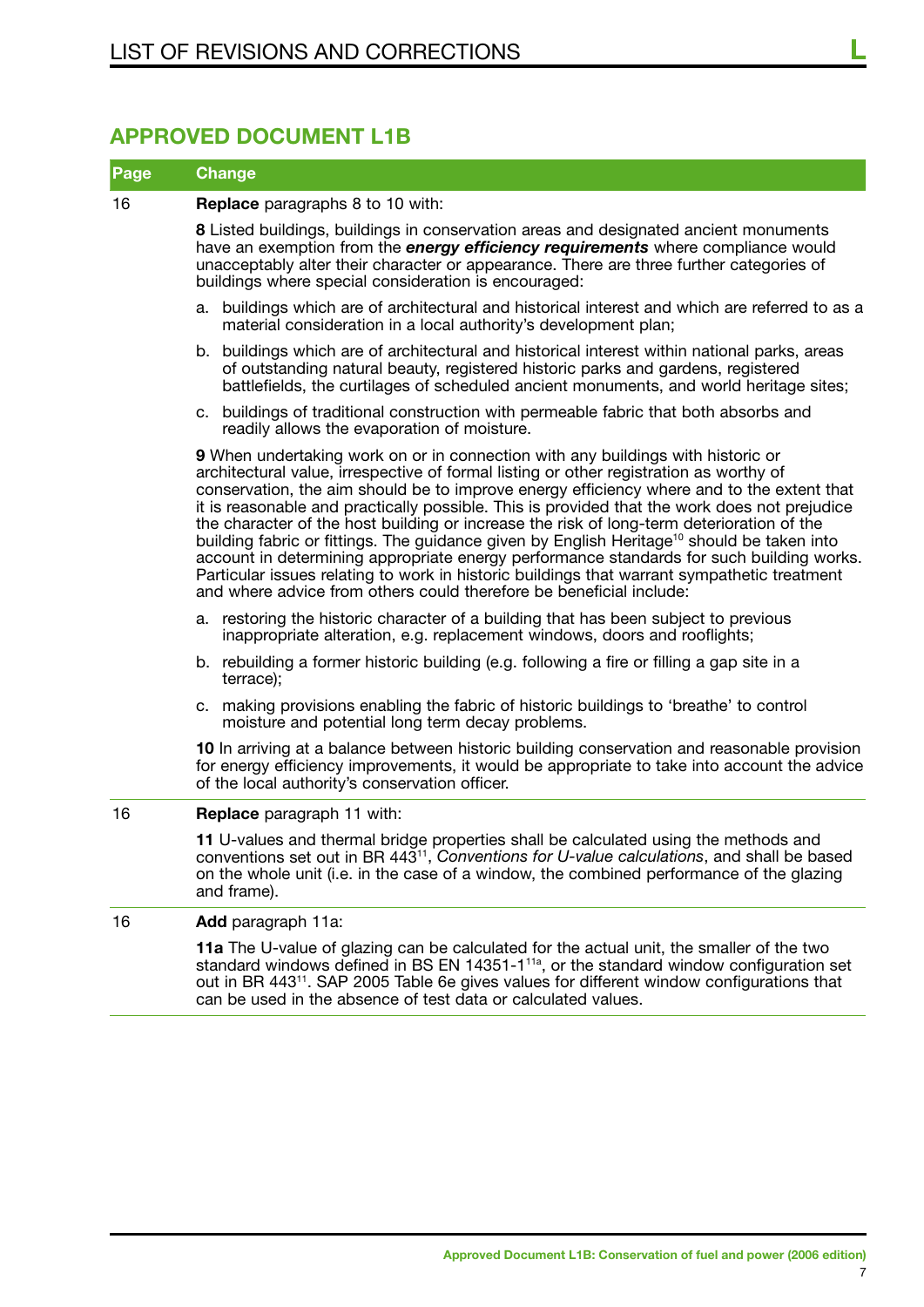#### 16 **Add** after paragraph 13:

#### **Notification of work covered by the energy efficiency requirements**

**13a** In most instances in order to comply with the Building Regulations it will be necessary to notify a *BCB* before the work starts either in the form of a deposit of full plans or by a building notice. In certain situations, however, other procedures apply:

- a. Where the work is being carried out by a person registered with a relevant competent person self-certification scheme listed in Schedule 2A to the Building Regulations, no advance notification to the *BCB* is needed (see paragraphs 13b to 13e).
- b. Where the work involves an emergency repair, e.g. to a failed boiler or a leaking hot water cylinder, in accordance with regulation 12(7) of the Building Regulations there is no need to delay making the repair in order to make an advance notification to the **BCB**. However, in such cases it will still be necessary for the work to comply with the relevant requirements and to give a notice to the *BCB* at the earliest opportunity, unless an installer registered under an appropriate competent person scheme carries out the work. A completion certificate can then be issued in the normal way.
- c. Where the work is of a minor nature as described in the schedule of non-notifiable work (Schedule 2B to the Building Regulations), the work must still comply with the relevant requirements but need not be notified to the *BCB* (see paragraphs 13f to 13h).

#### **Competent person self-certification schemes**

**13b** It is not necessary to notify a **BCB** in advance of work which is to be carried out by a person registered with a relevant competent person self-certification scheme listed in Schedule 2A to the Building Regulations. In order to join such a scheme a person must demonstrate competence to carry out the type of work the scheme covers, and also the ability to comply with all relevant requirements in the Building Regulations.

**13c** Where work is carried out by a person registered with a competent person scheme, regulation 16A of the Building Regulations 2000 and regulation 11A of the Building (Approved Inspectors etc) Regulations 2000 require that the occupier of the building be given, within 30 days of the completion of the work, a certificate confirming that the work complies fully with all applicable building regulation requirements. There is also a requirement to give the **BCB** a notice of the work carried out, again within 30 days of the completion of the work. These certificates and notices are usually made available through the scheme operator.

**13d** *BCBs* are authorised to accept these certificates and notices as evidence of compliance with the requirements of the Building Regulations. Local authority inspection and enforcement powers remain unaffected, although they are normally used only in response to a complaint that work does not comply.

**13e** A list of authorised competent person self-certification schemes relating to the *energy efficiency requirements* in existing dwellings can be found at: www.communities.gov.uk/ planningandbuilding/buildingregulations.

#### **Work which need not be notified**

**13f** Schedule 2B to the Building Regulations sets out the types of work where there is no requirement to notify a *BCB* that work is to be carried out. These types of work are mainly of a minor nature where there is no significant risk to health, safety or energy efficiency. Note that the health, safety and *energy efficiency requirements* continue to apply to these types of work, and that only the need to notify a *BCB* has been removed. In addition, where only non-notifiable work is carried out by a member of a competent person self-certification scheme there is no requirement for a certificate of building regulations compliance to be given to the occupier or the *BCB*.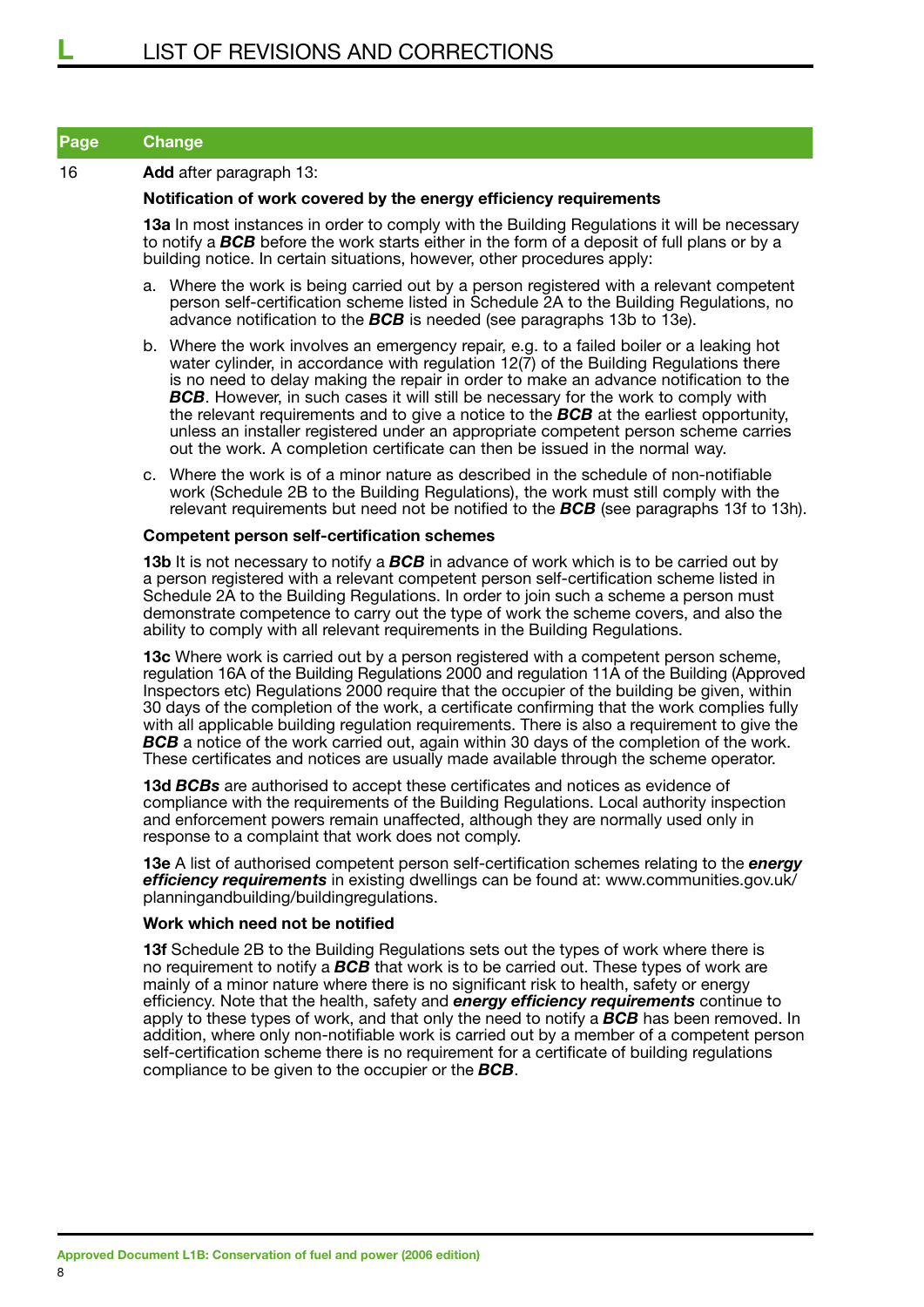| Page | <b>Change</b>                                                                                                                                                                                                                                                                                                                                                                                                                                                                                                                                                          |
|------|------------------------------------------------------------------------------------------------------------------------------------------------------------------------------------------------------------------------------------------------------------------------------------------------------------------------------------------------------------------------------------------------------------------------------------------------------------------------------------------------------------------------------------------------------------------------|
|      | 13g The types of non-notifiable work in Schedule 2B relevant to the <i>energy efficiency</i><br>requirements of the Regulations are:                                                                                                                                                                                                                                                                                                                                                                                                                                   |
|      | a. in a heating, hot water service, ventilation or air-conditioning system, the replacement<br>of any part which is not a combustion appliance (such as a radiator, valve or pump) or<br>the addition of an output device (such as a radiator or fan) or the addition of a control<br>device (such as a thermostatic radiator valve). However, the work will remain notifiable<br>whenever commissioning is possible and necessary to enable a reasonable use of fuel<br>and power (see paragraphs 36 to 38d);                                                         |
|      | b. the installation of a stand-alone, self-contained fixed heating, hot water, ventilation or<br>air-conditioning service. Such services must consist only of a single appliance and any<br>associated controls, and must not be connected to, or form part of, any other fixed<br><b>building service</b> . Examples of non-notifiable services would be a fixed electric heater,<br>a mechanical extractor fan in a kitchen or bathroom, and a room air-conditioning unit.<br>However, if any of the following apply, the work will remain notifiable building work: |
|      | i.<br>the service is a combustion appliance;                                                                                                                                                                                                                                                                                                                                                                                                                                                                                                                           |
|      | ii.<br>any electrical work associated with the installation is notifiable;                                                                                                                                                                                                                                                                                                                                                                                                                                                                                             |
|      | iii. commissioning is possible and would affect the service's energy efficiency (see<br>paragraphs 36 to 38d);                                                                                                                                                                                                                                                                                                                                                                                                                                                         |
|      | iv. in the case of a ventilation appliance, the appliance is installed in a room containing<br>a natural draught open-flued combustion appliance or service, such as a gas fire<br>which uses a chimney as its flue.                                                                                                                                                                                                                                                                                                                                                   |
|      | 13h Schedule 2B also sets out what types of electrical installation work in dwellings are<br>non-notifiable. Full information on this is given in Approved Document P.                                                                                                                                                                                                                                                                                                                                                                                                 |
| 16   | <b>Add</b> footnote 11a:                                                                                                                                                                                                                                                                                                                                                                                                                                                                                                                                               |
|      | <sup>11a</sup> EN 14351-1:2006 Windows and doors. Product standard, performance characteristics.                                                                                                                                                                                                                                                                                                                                                                                                                                                                       |
| 17   | <b>Replace</b> the commentary after sub-paragraph c. of paragraph 18 with:                                                                                                                                                                                                                                                                                                                                                                                                                                                                                             |
|      | Individual elements are defined as those areas of the given element type that have<br>the same construction details. The provisions in sub-paragraph c. are to minimise<br>condensation risk in localised parts of the envelope.                                                                                                                                                                                                                                                                                                                                       |
| 17   | Replace note 1 at the foot of Table 1 with:                                                                                                                                                                                                                                                                                                                                                                                                                                                                                                                            |
|      | 1 The U-values for roof windows and rooflights in this table are based on the U-value<br>having been assessed with the roof window or rooflight in the vertical position. If a<br>particular unit has been assessed in a plane other than the vertical, the standards given in<br>this Approved Document should be modified by making an adjustment that is dependent<br>on the slope of the unit following the guidance given in BR 443 <sup>11</sup> .                                                                                                               |
| 18   | Add after "conservatory" in paragraph 22 "or substantially glazed extension".                                                                                                                                                                                                                                                                                                                                                                                                                                                                                          |
| 18   | <b>Change</b> the heading above paragraph 25 to "MATERIAL CHANGE OF USE AND CHANGE<br>OF ENERGY STATUS".                                                                                                                                                                                                                                                                                                                                                                                                                                                               |
| 18   | <b>Replace</b> sub-paragraph e. of paragraph 27 with:                                                                                                                                                                                                                                                                                                                                                                                                                                                                                                                  |
|      | e. Where an existing window (including roof window or rooflight) or door which separates<br>a conditioned space from an unconditioned space or the external environment has a<br>U-value that is worse than $3.3W/m2$ .K, to follow the guidance in paragraphs 32 to 34.                                                                                                                                                                                                                                                                                               |
| 20   | In the last line of the commentary following sub-paragraph a.ii. of paragraph 35, replace<br>"appliances respectively given in ADL1A" with "appliances respectively given in SAP 2005<br>Table 12."                                                                                                                                                                                                                                                                                                                                                                    |
|      |                                                                                                                                                                                                                                                                                                                                                                                                                                                                                                                                                                        |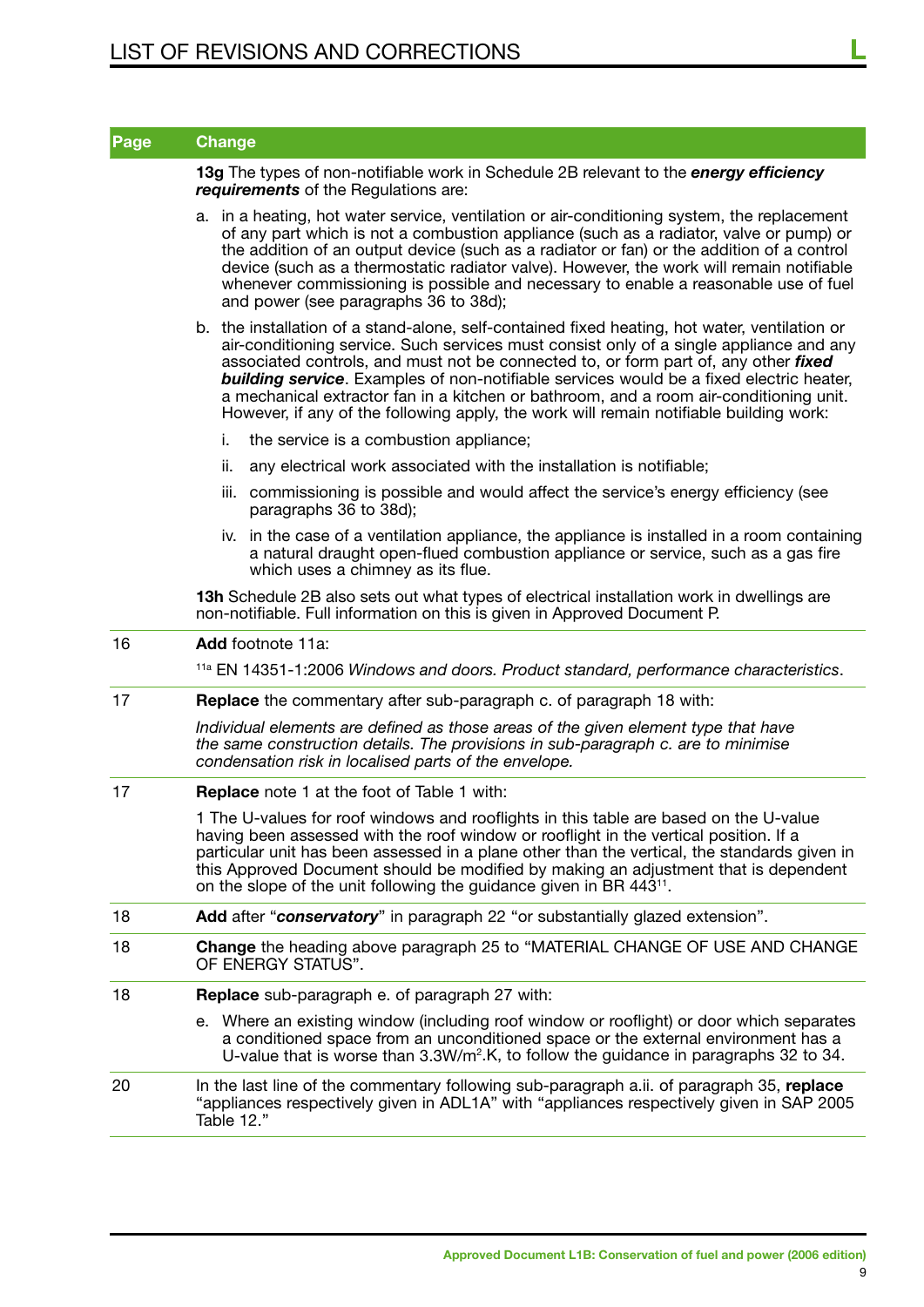| <b>Page</b> | <b>Change</b>                                                                                                                                                                                                                                                                                                                                                                                                   |
|-------------|-----------------------------------------------------------------------------------------------------------------------------------------------------------------------------------------------------------------------------------------------------------------------------------------------------------------------------------------------------------------------------------------------------------------|
| 20          | <b>Replace</b> paragraph 36 with:                                                                                                                                                                                                                                                                                                                                                                               |
|             | <b>Commissioning of fixed building services</b>                                                                                                                                                                                                                                                                                                                                                                 |
|             | 36 Paragraph L1(b)(iii) of Schedule 1 to the Building Regulations requires fixed building<br>services to be commissioned by testing and adjustment as necessary to ensure that<br>they use no more fuel and power than is reasonable in the circumstances. In order to<br>demonstrate that the heating and hot water systems have been adequately commissioned,<br>regulation 20C states:                       |
| 20          | <b>Replace regulation 20C with:</b>                                                                                                                                                                                                                                                                                                                                                                             |
|             | 20C.–(1) This regulation applies to building work in relation to which paragraph L1(b) of<br>Schedule 1 imposes a requirement, but does not apply to the provision or extension of any<br>fixed building service where testing and adjustment is not possible or would not affect the<br>energy efficiency of that fixed building service.                                                                      |
|             | (2) Where this regulation applies the person carrying out the work shall, for the purpose<br>of ensuring compliance with paragraph L1(b) of Schedule 1, give to the local authority a<br>notice confirming that the fixed building services have been commissioned in accordance<br>with a procedure approved by the Secretary of State.                                                                        |
|             | (3) The notice shall be given to the local authority:                                                                                                                                                                                                                                                                                                                                                           |
|             | a. not later than the date on which the notice required by regulation 15(4) is required to be<br>given; or                                                                                                                                                                                                                                                                                                      |
|             | b. where that regulation does not apply, not more than 30 days after completion of the work.                                                                                                                                                                                                                                                                                                                    |
| 20          | <b>Replace</b> paragraphs 37 and 38 with:                                                                                                                                                                                                                                                                                                                                                                       |
|             | 37 Not all <i>fixed building services</i> will need to be commissioned. With some systems<br>adjustment is not possible as the only controls are "on" and "off" switches. Examples of<br>this would be some mechanical extraction systems or single fixed electrical heaters. In<br>other cases <i>commissioning</i> would be possible but in the specific circumstances would<br>have no effect on energy use. |
|             | Fixed building services which do not require commissioning should be identified in the<br>commissioning plan, along with the reason for not requiring commissioning.                                                                                                                                                                                                                                            |
|             | 38 Where commissioning is carried out it must be done in accordance with a procedure<br>approved by the Secretary of State. For heating and hot water systems the approved<br>procedures are set out in the Domestic Heating Compliance Guide. For air-conditioning<br>and mechanical ventilation systems the approved procedure is to follow the manufacturer's                                                |

**38a** *Commissioning* is often carried out by the person who installs the system. In other cases it may be carried out by a subcontractor or by a specialist firm. It is important that whoever carries it out follows the relevant approved procedure.

**38b** Where a building notice or full plans have been given to a local authority *BCB* the notice of completion of *commissioning* should be given to that *BCB* within five days of the completion of the commissioning work. In other cases, for example where work is carried out by a person registered with a competent person scheme (see paragraph 5a), it must be given within 30 days.

**38c** Where an approved inspector is the *BCB* the notice of completion of *commissioning* should generally be given to the approved inspector within five days of the completion of work. However, where the work is carried out by a person registered with a competent person scheme (see paragraph 5a) the notice must be given within 30 days. Where the installation of fixed building services which require *commissioning* is carried out by a person registered with a competent person scheme the notice of commissioning will be given by that person.

**38d** Until the BCB receives the commissioning notice it cannot be reasonably satisfied that Part L has been complied with and consequently is unlikely to be able to give a completion/final certificate.

instructions.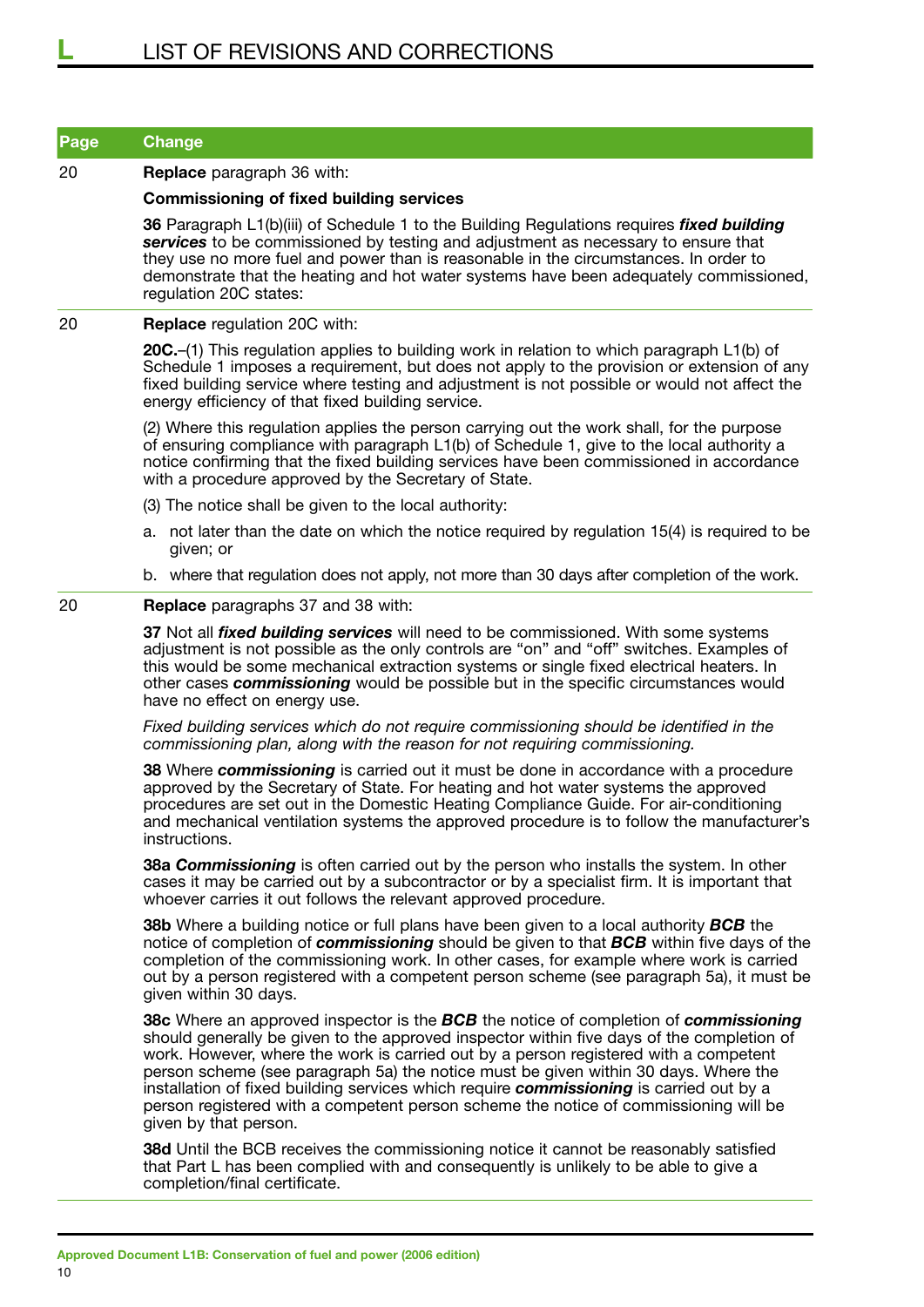# List of revisions and corrections **L**

| Page | <b>Change</b>                                                                                                                                                                                                                                                                                                                                                                                                                                                                                                                                                                                                                                                                                                                                                                                                            |
|------|--------------------------------------------------------------------------------------------------------------------------------------------------------------------------------------------------------------------------------------------------------------------------------------------------------------------------------------------------------------------------------------------------------------------------------------------------------------------------------------------------------------------------------------------------------------------------------------------------------------------------------------------------------------------------------------------------------------------------------------------------------------------------------------------------------------------------|
| 21   | In the first two rows of Table 3, column 2, headed "Performance", replace "litre/s.W" with<br>"W/(I/s)".                                                                                                                                                                                                                                                                                                                                                                                                                                                                                                                                                                                                                                                                                                                 |
| 21   | Delete from the fourth line of paragraph 45 "the greater of".                                                                                                                                                                                                                                                                                                                                                                                                                                                                                                                                                                                                                                                                                                                                                            |
| 21   | At the end of sub-paragraph a. of paragraph 45, replace "or" with "and".                                                                                                                                                                                                                                                                                                                                                                                                                                                                                                                                                                                                                                                                                                                                                 |
| 22   | <b>Replace</b> sub-paragraph a., the commentary and sub-paragraph b. of paragraph 53 with:                                                                                                                                                                                                                                                                                                                                                                                                                                                                                                                                                                                                                                                                                                                               |
|      | a. adopt design details such as those set out in Accredited Construction Details for Part<br>$L^{21}$ ; or                                                                                                                                                                                                                                                                                                                                                                                                                                                                                                                                                                                                                                                                                                               |
|      | A list of additional accredited details may be provided in due course.                                                                                                                                                                                                                                                                                                                                                                                                                                                                                                                                                                                                                                                                                                                                                   |
|      | b. to demonstrate that the specified details provide adequate protection against surface<br>condensation using the guidance in BRE IP 1/06 <sup>22</sup> and BR 497 <sup>22a</sup> .                                                                                                                                                                                                                                                                                                                                                                                                                                                                                                                                                                                                                                     |
| 22   | <b>Replace footnote 21 with:</b>                                                                                                                                                                                                                                                                                                                                                                                                                                                                                                                                                                                                                                                                                                                                                                                         |
|      | <sup>21</sup> Accredited Construction Details for Part L, CLG, 2006.                                                                                                                                                                                                                                                                                                                                                                                                                                                                                                                                                                                                                                                                                                                                                     |
| 22   | Add footnote 22a:                                                                                                                                                                                                                                                                                                                                                                                                                                                                                                                                                                                                                                                                                                                                                                                                        |
|      | <sup>22a</sup> BR 497 Conventions for calculating linear transmittance and temperature transmittance<br>factors, BRE, 2007.                                                                                                                                                                                                                                                                                                                                                                                                                                                                                                                                                                                                                                                                                              |
| 23   | At the end of sub-paragraph b. of paragraph 56 delete "and is to be upgraded".                                                                                                                                                                                                                                                                                                                                                                                                                                                                                                                                                                                                                                                                                                                                           |
| 24   | Replace the commentary after paragraph 59 with "This information could be included in<br>Home Information Packs."                                                                                                                                                                                                                                                                                                                                                                                                                                                                                                                                                                                                                                                                                                        |
| 25   | <b>Add</b> after paragraph 65:                                                                                                                                                                                                                                                                                                                                                                                                                                                                                                                                                                                                                                                                                                                                                                                           |
|      | 65a Change to a building's energy status means any change which results in a building<br>becoming a building to which the <i>energy efficiency requirements</i> of the Building<br>Regulations apply, where previously it was not.                                                                                                                                                                                                                                                                                                                                                                                                                                                                                                                                                                                       |
|      | 65a Commissioning means the advancement of a fixed building service following<br>installation, replacement or alteration of the whole or part of the system, from the state<br>of static completion to working order by testing and adjusting as necessary to ensure the<br>system as a whole uses no more fuel and power than is reasonable in the circumstances,<br>without prejudice to the need to comply with health and safety requirements. For each<br>system commissioning includes setting-to-work, regulation (that is testing and adjusting<br>repetitively) to achieve the specified performance, the calibration, setting up and testing of<br>the associated automatic control systems, and recording of the system settings and the<br>performance test results that have been accepted as satisfactory. |
| 25   | Add after paragraph 66:                                                                                                                                                                                                                                                                                                                                                                                                                                                                                                                                                                                                                                                                                                                                                                                                  |
|      | 66a Controlled service or fitting means a service or fitting in relation to which Part G<br>(hygiene), H (drainage and waste disposal), J (combustion appliances and fuel storage<br>systems), L (conservation of fuel and power) or P (electrical safety) of Schedule 1 to the<br>Building Regulations imposes a requirement.                                                                                                                                                                                                                                                                                                                                                                                                                                                                                           |
| 25   | Add after paragraph 70 the commentary:                                                                                                                                                                                                                                                                                                                                                                                                                                                                                                                                                                                                                                                                                                                                                                                   |
|      | Examples of decorative finishes are paint and wallpaper etc that add no appreciable<br>thermal resistance, and thin polymer foam sheeting for decorators to apply under wallpaper<br>to reduce condensation risk. Dry-lining and external renders are not decorative finishes<br>because they add thermal resistance.                                                                                                                                                                                                                                                                                                                                                                                                                                                                                                    |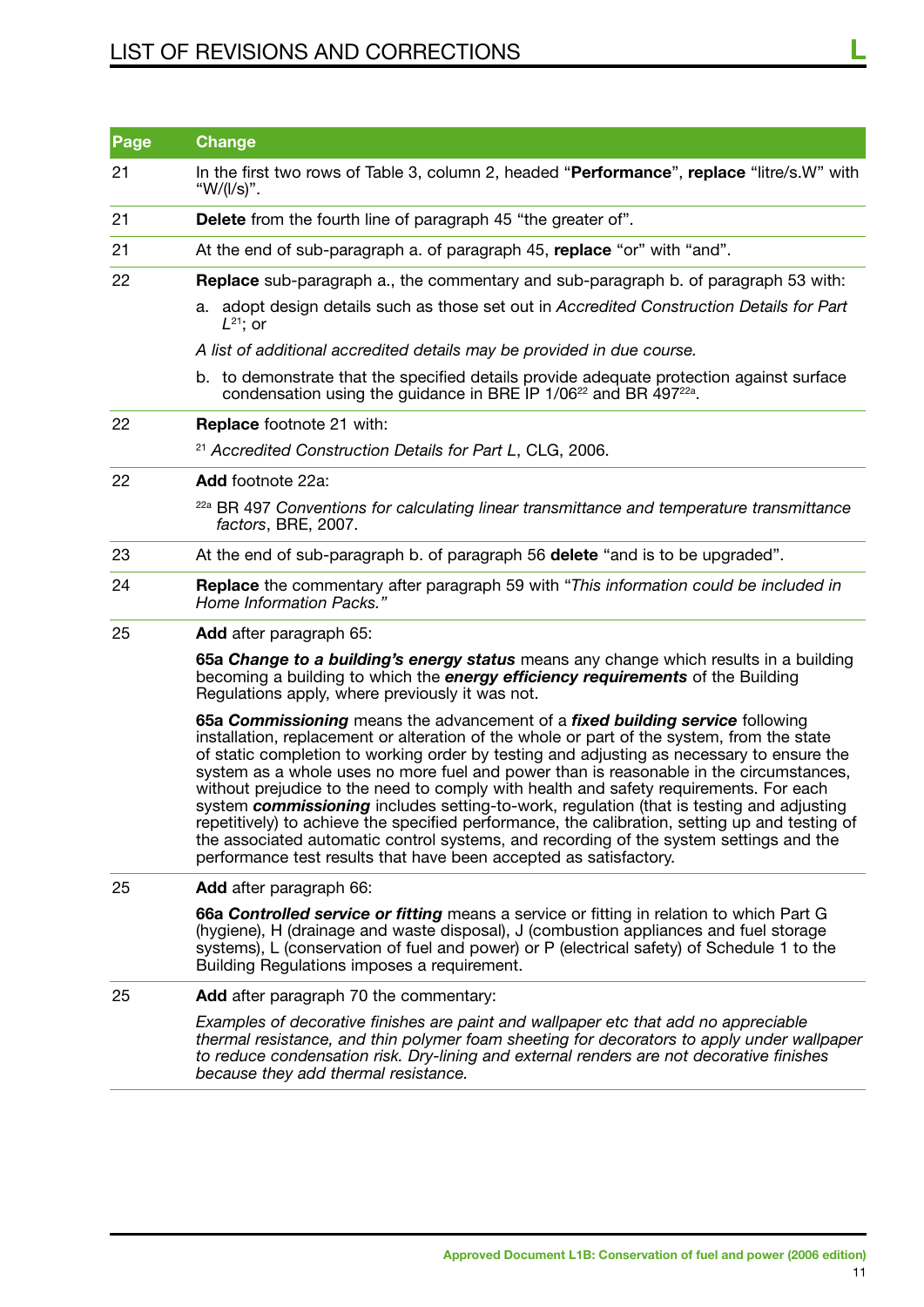| Page | Change                                                                                                                             |
|------|------------------------------------------------------------------------------------------------------------------------------------|
| 30   | In column 1, replace the heading "Department of Transport, Local Government and the<br><b>Regions (DTLR)</b> " and reference with: |
|      | <b>Department for Communities and Local Government</b>                                                                             |
|      | Accredited Construction Details for Part L, 2006,                                                                                  |
|      | Available from the Planning Portal website, Part L - Associated Documents at:<br>www.planningportal.gov.uk/approveddocuments.      |
| 30   | In column 1, replace the heading "NBS (on behalf of ODPM)" and reference with:                                                     |
|      | NBS (on behalf of CLG)                                                                                                             |
|      | www.thebuildingregs.com                                                                                                            |
|      | Domestic Heating Compliance Guide, 2nd edition, December 2008.                                                                     |
|      | ISBN 978 1 85946 279 9                                                                                                             |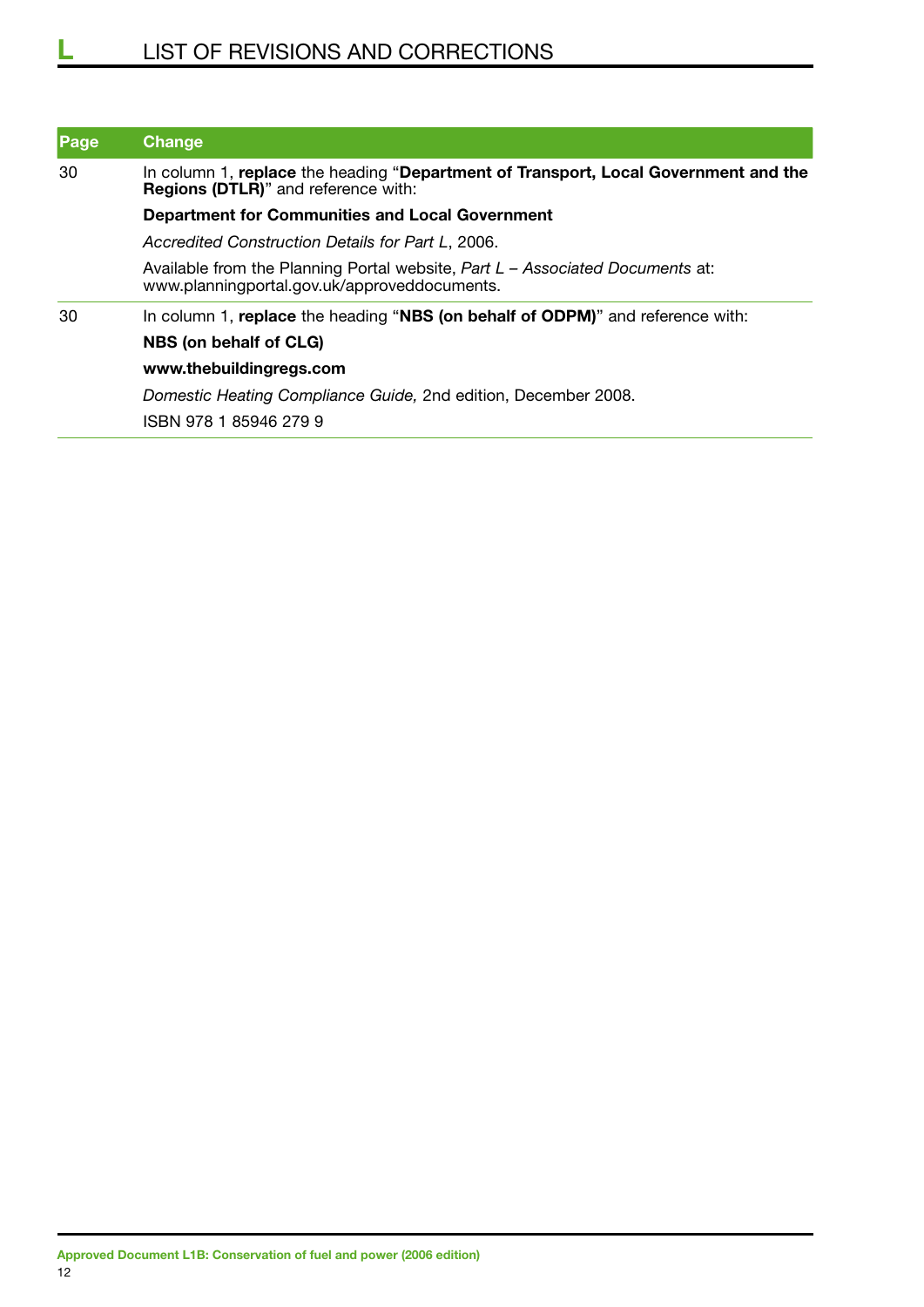## **Approved Document L2A**

|    | <b>Change</b>                                                                                                                                                                                                                                                                                                                                                                                                                                                                                                                                                                                                                                                                                |
|----|----------------------------------------------------------------------------------------------------------------------------------------------------------------------------------------------------------------------------------------------------------------------------------------------------------------------------------------------------------------------------------------------------------------------------------------------------------------------------------------------------------------------------------------------------------------------------------------------------------------------------------------------------------------------------------------------|
| 11 | <b>Replace</b> the main part of paragraph 4 with:                                                                                                                                                                                                                                                                                                                                                                                                                                                                                                                                                                                                                                            |
|    | 4 If a building contains both living accommodation and space to be used for commercial<br>purposes (for example workshop or office), the whole building should be treated as a<br><b>dwelling</b> as long as the commercial part could revert to domestic use. This could be the<br>case if, for example:                                                                                                                                                                                                                                                                                                                                                                                    |
| 11 | Add to the commentary after paragraph 4:                                                                                                                                                                                                                                                                                                                                                                                                                                                                                                                                                                                                                                                     |
|    | Similarly, the existence of a room used as an office or utility space within a dwelling would<br>not mean that the building should not be treated as a dwelling.                                                                                                                                                                                                                                                                                                                                                                                                                                                                                                                             |
| 12 | Add to the commentary after paragraph 8:                                                                                                                                                                                                                                                                                                                                                                                                                                                                                                                                                                                                                                                     |
|    | The calculations required as part of the procedure used to show compliance with this<br>criterion can also provide the information needed to prepare the Energy Performance<br>Certificate required by regulation 17E of the Building Regulations 2000 and by the Energy<br>Performance of Buildings Regulations 2007 (SI 2007/1669).                                                                                                                                                                                                                                                                                                                                                        |
| 12 | Add after paragraph 17:                                                                                                                                                                                                                                                                                                                                                                                                                                                                                                                                                                                                                                                                      |
|    | Notification of work covered by the energy efficiency requirements                                                                                                                                                                                                                                                                                                                                                                                                                                                                                                                                                                                                                           |
|    | 17a In almost all cases of constructing new buildings other than dwellings it will be<br>necessary to notify a <b>BCB</b> in advance of any work starting except as set out in paragraphs<br>17b to 17e below.                                                                                                                                                                                                                                                                                                                                                                                                                                                                               |
|    | <b>Competent person self-certification schemes</b>                                                                                                                                                                                                                                                                                                                                                                                                                                                                                                                                                                                                                                           |
|    | <b>17b</b> It is not necessary to notify a <b>BCB</b> in advance of work which is to be carried out by<br>a person registered with a relevant competent person self-certification scheme listed in<br>Schedule 2A to the Building Regulations. In order to join such a scheme a person must<br>demonstrate competence to carry out the type of work the scheme covers, and also the<br>ability to comply with all relevant requirements in the Building Regulations.                                                                                                                                                                                                                         |
|    | <b>17c</b> Where work is carried out by a person registered with a competent person scheme,<br>regulation 16A of the Building Regulations 2000 and regulation 11A of the Building<br>(Approved Inspectors etc) Regulations 2000 require that the occupier of the building<br>be given, within 30 days of the completion of the work, a certificate confirming that the<br>work complies fully with all applicable building regulation requirements. There is also a<br>requirement to give the <b>BCB</b> a notice of the work carried out, again within 30 days of the<br>completion of the work. These certificates and notices are usually made available through<br>the scheme operator. |
|    | 17d BCBs are authorised to accept these certificates and notices as evidence of<br>compliance with the requirements of the Building Regulations. Local authority inspection<br>and enforcement powers remain unaffected, although they are normally used only in<br>response to a complaint that work does not comply.                                                                                                                                                                                                                                                                                                                                                                       |
|    | 17e A list of authorised competent person self-certification schemes relating to the energy<br>efficiency requirements in new buildings other than dwellings can be found at:<br>www.communities.gov.uk/planningandbuilding/buildingregulations.                                                                                                                                                                                                                                                                                                                                                                                                                                             |
| 13 | In the last line of sub-paragraph e. of paragraph 22, replace "SBEM7" with "NCM<br>Modelling Guide <sup>7"</sup> .                                                                                                                                                                                                                                                                                                                                                                                                                                                                                                                                                                           |
| 13 | Replace footnote 7 with "NCM Modelling Guide, available from www.communities.gov.uk."                                                                                                                                                                                                                                                                                                                                                                                                                                                                                                                                                                                                        |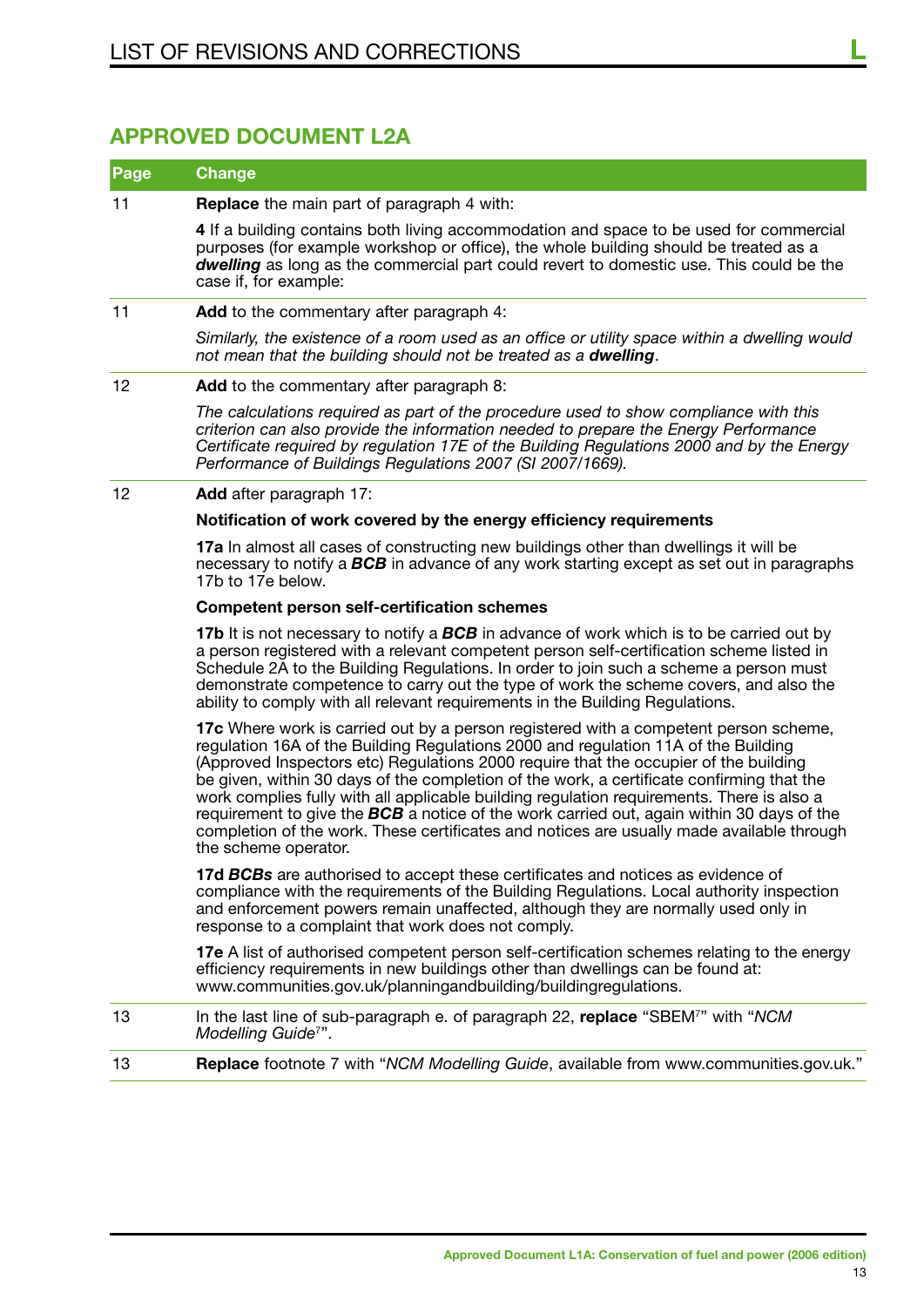14 **Replace** regulation 20D with:

**20D.**–(1) Subject to paragraph (4), where regulation 17C applies the person carrying out the work shall give the local authority a notice which specifies:

- a. the target CO<sub>2</sub> emission rate for the building; and
- b. the calculated  $CO_2$  emission rate for the building as constructed.

(2) The notice shall be given to the local authority not later than five days after the work has been completed.

(3) A local authority is authorised to accept, as evidence that the requirements of regulation 17C would be satisfied if the building were constructed in accordance with an accompanying list of specifications, a certificate to that effect by an energy assessor as defined in regulation 17J who is accredited to produce such certificates for that category of building.

- (4) Where such a certificate is given to the local authority:
- a. paragraph (1) does not apply; and
- b. the person carrying out the work shall provide to the local authority not later than five days after the work has been completed a notice which:
	- i. states whether the building has been constructed in accordance with the list of specifications which accompanied the certificate; and
	- ii. if it has not, lists any changes to the specifications to which the building has been constructed.

#### 15 **Replace** paragraph 27 with:

**27** Where such a certificate is given to the *BCB* the person carrying out the work shall provide to the *BCB*, not later than five days after the completion of the work (or, where an approved inspector is the *BCB* and the building is occupied before completion, not later than the date the initial notice would expire) a notice which:

- a. states whether the building has been constructed in accordance with the list of specifications which accompanied the certificate; and
- b. if it has not, lists any changes to the specifications to which the building has been constructed.

**27a** It would be useful to both the builder and the *BCB* if the builder carries out a preliminary calculation before construction starts based on plans and specifications. The calculation will give an indication of whether a design is compliant and will produce a list of those features of the design that are critical to achieving compliance.

*BCBs may ask for this information as part of the process of checking compliance.*

#### 16 **Replace** paragraph 35 with:

**35** U-values and thermal bridge properties shall be calculated using the methods and conventions set out in BR 44310, *Conventions for U-value calculations*, and shall be based on the whole unit (i.e. in the case of a window, the combined performance of the glazing and frame).

16 **Add** paragraph 35a:

**35a** The U-value of glazing can be calculated for the actual unit, the smaller of the two standard windows defined in BS EN 14351-1<sup>10a</sup>, or the standard window configuration set out in BR 443<sup>10</sup>. For domestic-type construction, SAP 2005 Table 6e gives values for different window configurations that can be used in the absence of test data or calculated values.

#### 16 **Add** footnote 10a:

10a EN 14351-1:2006 *Windows and doors. Product standard, performance characteristics*.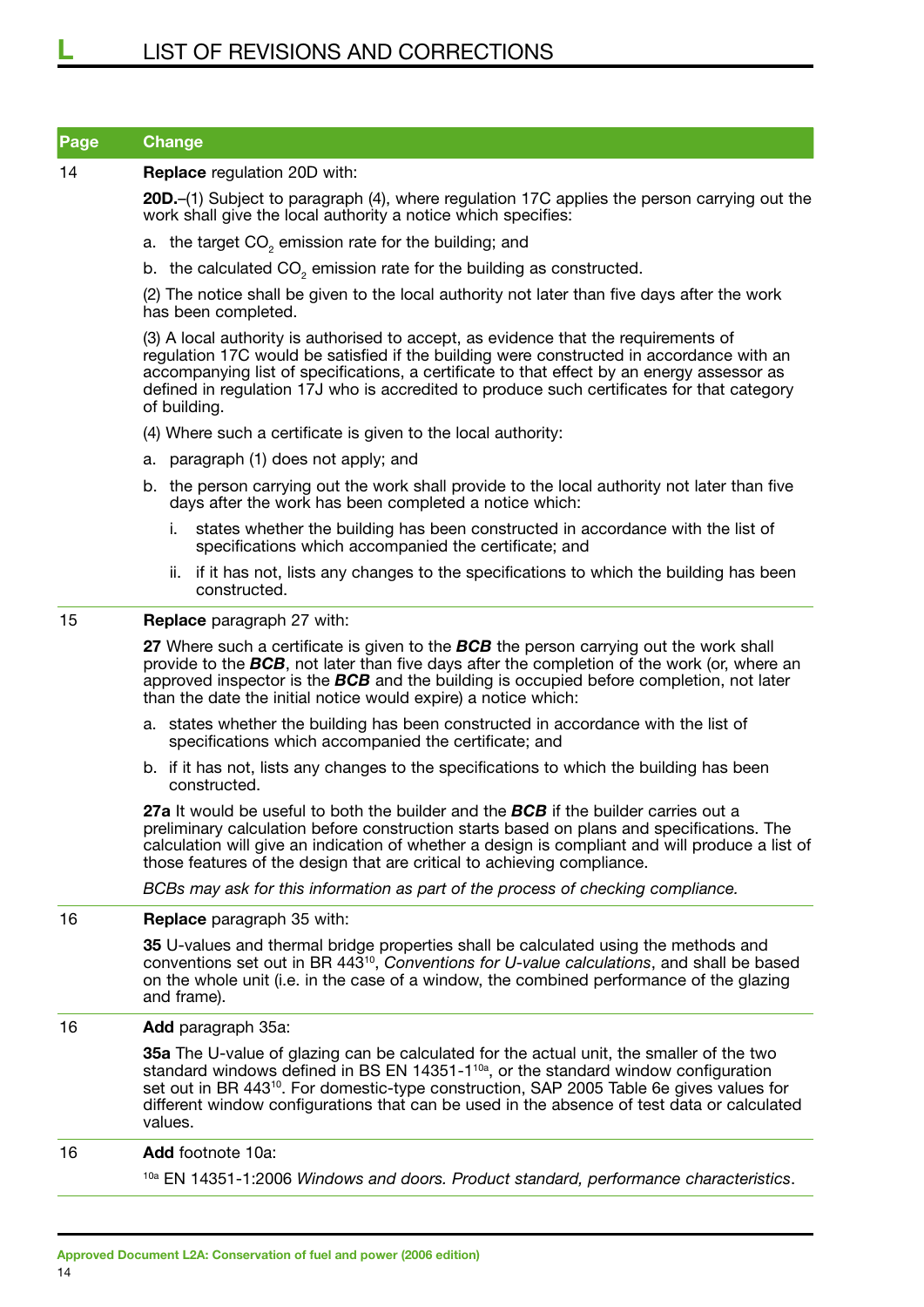| Page  | <b>Change</b>                                                                                                                                                                                                                                                                                                                                                                                                                                            |
|-------|----------------------------------------------------------------------------------------------------------------------------------------------------------------------------------------------------------------------------------------------------------------------------------------------------------------------------------------------------------------------------------------------------------------------------------------------------------|
| 17    | Delete paragraph 37.                                                                                                                                                                                                                                                                                                                                                                                                                                     |
| 17    | <b>Replace</b> note 1 at the foot of Table 4 with:                                                                                                                                                                                                                                                                                                                                                                                                       |
|       | 1 The U-values for roof windows and rooflights in this table are based on the U-value<br>having been assessed with the roof window or rooflight in the vertical position. If a<br>particular unit has been assessed in a plane other than the vertical, the standards given in<br>this Approved Document should be modified by making an adjustment that is dependent<br>on the slope of the unit following the guidance given in BR 443 <sup>10</sup> . |
| 18    | In line 4 of paragraph 39 replace "TSO publication on robust construction details <sup>13"</sup> with<br>"Accredited Construction Details for Part L <sup>13</sup> ".                                                                                                                                                                                                                                                                                    |
| 18    | <b>Replace footnote 13 with:</b>                                                                                                                                                                                                                                                                                                                                                                                                                         |
|       | <sup>13</sup> Accredited Construction Details for Part L, CLG, 2006.                                                                                                                                                                                                                                                                                                                                                                                     |
| 22    | In sub-paragraph a.i. of paragraph 69, replace "Limiting thermal bridging and air leakage"<br>with "Accredited Construction Details for Part L <sup>13</sup> ".                                                                                                                                                                                                                                                                                          |
| 22    | <b>Replace</b> sub-paragraph b. of paragraph 69 with:                                                                                                                                                                                                                                                                                                                                                                                                    |
|       | b. to demonstrate that the specified details provide adequate protection against surface<br>condensation using the guidance in BRE IP 1/06 <sup>28</sup> and BR 497 <sup>28a</sup> .                                                                                                                                                                                                                                                                     |
| 22    | <b>Replace footnote 27 with:</b>                                                                                                                                                                                                                                                                                                                                                                                                                         |
|       | <sup>27</sup> Design guide for metal roofing and cladding to comply with UK Building Regulations,<br>2006, MCRMA. Available from www.mcrma.co.uk.                                                                                                                                                                                                                                                                                                        |
| 22    | <b>Add</b> footnote 28a:                                                                                                                                                                                                                                                                                                                                                                                                                                 |
|       | <sup>28a</sup> BR 497 Conventions for calculating linear thermal transmittance and temperature<br>factors, BRE, 2007.                                                                                                                                                                                                                                                                                                                                    |
| 23/24 | <b>Delete</b> the second sentence of paragraph 76, sub-paragraph a., the commentary and sub-<br>paragraph b. of paragraph 76.                                                                                                                                                                                                                                                                                                                            |
| 23/24 | <b>Add</b> after paragraph 76 the commentary:                                                                                                                                                                                                                                                                                                                                                                                                            |
|       | If the measured air permeability on re-test is greater than the design air permeability<br>but less than the limiting value of 10 $m^3/(h.m^2)$ then other improvements will be required<br>to achieve the TER. This means that builders would be unwise to claim a design air<br>permeability better than 10 unless they are confident of achieving the improved value.                                                                                 |
| 24    | <b>Replace</b> paragraph 77 with:                                                                                                                                                                                                                                                                                                                                                                                                                        |
|       | 77 Paragraph L1(b)(iii) of Schedule 1 to the Building Regulations requires fixed building<br>services to be commissioned by testing and adjustment as necessary to ensure that they<br>use no more fuel and power than is reasonable in the circumstances.                                                                                                                                                                                               |
| 24    | <b>Replace</b> regulation 20C with:                                                                                                                                                                                                                                                                                                                                                                                                                      |
|       | 20C.–(1) This regulation applies to building work in relation to which paragraph L1(b) of<br>Schedule 1 imposes a requirement, but does not apply to the provision or extension of any<br>fixed building service where testing and adjustment is not possible or would not affect the<br>energy efficiency of that fixed building service.                                                                                                               |
|       | (2) Where this regulation applies the person carrying out the work shall, for the purpose<br>of ensuring compliance with paragraph L1(b) of Schedule 1, give to the local authority a<br>notice confirming that the fixed building services have been commissioned in accordance<br>with a procedure approved by the Secretary of State.                                                                                                                 |
|       | (3) The notice shall be given to the local authority:                                                                                                                                                                                                                                                                                                                                                                                                    |
|       | not later than the date on which the notice required by regulation 15(4) is required to be<br>а.<br>given; or                                                                                                                                                                                                                                                                                                                                            |
|       | b. where that regulation does not apply, not more than 30 days after completion of the work.                                                                                                                                                                                                                                                                                                                                                             |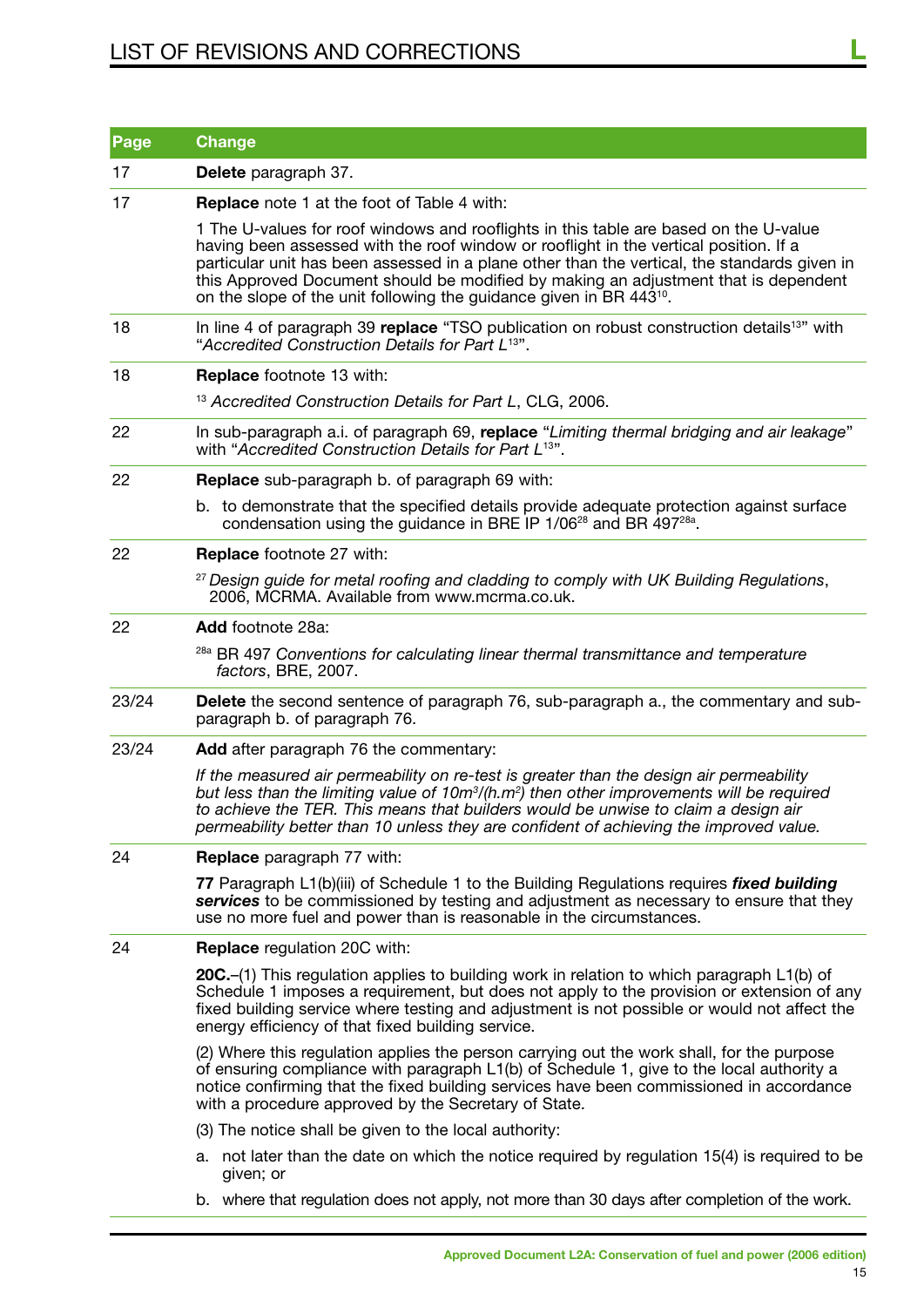#### 24 **Replace** paragraphs 78 and 79 with:

**78** Not all fixed building services will need to be commissioned. With some systems it is not possible as the only controls are "on" and "off" switches. Examples of this would be some mechanical ventilation systems or single fixed electrical heaters. In other cases *commissioning* would be possible but in the specific circumstances would have no effect on energy use.

*Fixed building services which do not require commissioning should be identified in the commissioning plan, along with the reason for not requiring commissioning.*

**79** Where *commissioning* is carried out it must be done in accordance with procedures approved by the Secretary of State comprising:

a. the CIBSE Commissioning Code M: Commissioning Management<sup>30</sup>; and

*This provides guidance on the overall process and includes a schedule of all the relevant guidance documents relating to the commissioning of specific building services systems.*

b. the procedures for leakage testing of ductwork given in paragraphs 80 and 81.

**79a** *Commissioning* must be carried out in such a way as not to prejudice compliance with any applicable health and safety requirements.

**79b** *Commissioning* is often carried out by the person who installs the system. Sometimes it may be carried out by a subcontractor or even by a specialist firm. It is important that whoever carries it out follows the relevant approved procedure.

#### **Notice of completion of commissioning**

**79c** The Building Regulations (regulation 20C(2)) and the Building (Approved Inspectors etc) Regulations (regulation 12C(2)) require that a notice be given to the relevant *BCB* that *commissioning* has been carried out according to a procedure approved by the Secretary of State.

**79d** The notice should include a declaration confirming that:

- a. a commissioning plan has been followed so that every system has been inspected and commissioned in an appropriate sequence and to a reasonable standard; and
- b. the results of tests confirm that the performance is reasonably in accordance with the actual building designs, including written commentaries where excursions are proposed to be accepted.

*It would be helpful to BCBs if such declarations were to be signed by someone suitably qualified by relevant training and experience. A way of achieving this would be to employ a member of the Commissioning Specialists Association or the Commissioning Group of the HVCA in respect of HVAC systems, or a member of the Lighting Industry Commissioning Scheme in respect of fixed internal or external lighting.*

**79e** Where a building notice or full plans have been given to a local authority the notice should be given within five days of the completion of the commissioning work; in other cases, for example where work is carried out by a person registered with a competent person scheme, it must be given within 30 days.

**79f** Where an approved inspector is the *BCB* the notice should generally be given within five days of the completion of the commissioning work. However, where the work is carried out by a person registered with a competent person scheme the notice must be given within 30 days. Where the installation of *fixed building services* which require *commissioning* is carried out by a person registered with a competent person scheme the notice of commissioning will be given by that person.

**79g** Until the BCB receives the commissioning notice it cannot be reasonably satisfied that Part L has been complied with and consequently is unlikely to be able to give a completion/ final certificate.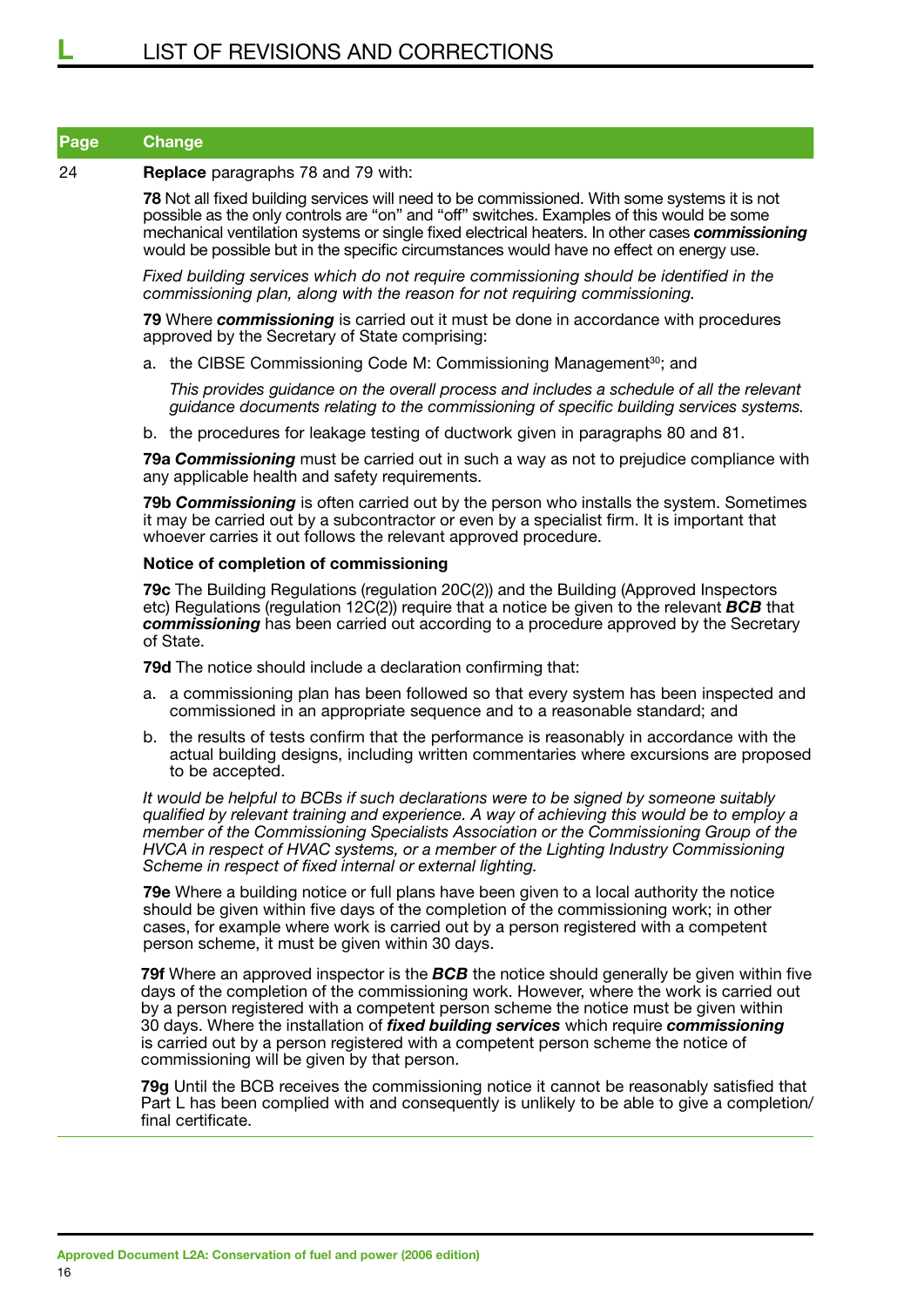| Page | <b>Change</b>                                                                                                                                                                                                                                                                                                                                                                                                                                                                                                                                                                                                                                                                                                                                                                                                            |
|------|--------------------------------------------------------------------------------------------------------------------------------------------------------------------------------------------------------------------------------------------------------------------------------------------------------------------------------------------------------------------------------------------------------------------------------------------------------------------------------------------------------------------------------------------------------------------------------------------------------------------------------------------------------------------------------------------------------------------------------------------------------------------------------------------------------------------------|
| 24   | Add the new commentary after sub-paragraph b. of paragraph 80:                                                                                                                                                                                                                                                                                                                                                                                                                                                                                                                                                                                                                                                                                                                                                           |
|      | DW/143 does not call for any testing of low pressure ductwork. However, where the builder<br>is claiming the low pressure ductwork will be less leaky than the normal DW/144 allowance<br>to achieve an improved BER, this better standard should be demonstrated by testing using<br>the procedures set out for medium pressure ductwork.                                                                                                                                                                                                                                                                                                                                                                                                                                                                               |
| 25   | <b>Replace</b> the title of Criterion 5 with:                                                                                                                                                                                                                                                                                                                                                                                                                                                                                                                                                                                                                                                                                                                                                                            |
|      | PROVISIONS FOR ENERGY EFFICIENT OPERATION OF THE BUILDING                                                                                                                                                                                                                                                                                                                                                                                                                                                                                                                                                                                                                                                                                                                                                                |
| 27   | Add paragraphs 90a and 90b:                                                                                                                                                                                                                                                                                                                                                                                                                                                                                                                                                                                                                                                                                                                                                                                              |
|      | 90a Commissioning means the advancement of a fixed building service following<br>installation, replacement or alteration of the whole or part of the system, from the state<br>of static completion to working order by testing and adjusting as necessary to ensure the<br>system as a whole uses no more fuel and power than is reasonable in the circumstances,<br>without prejudice to the need to comply with health and safety requirements. For each<br>system commissioning includes setting-to-work, regulation (that is testing and adjusting<br>repetitively) to achieve the specified performance, the calibration, setting up and testing of<br>the associated automatic control systems, and recording of the system settings and the<br>performance test results that have been accepted as satisfactory. |
|      | 90b Controlled service or fitting means a service or fitting in relation to which Part G<br>(hygiene), H (drainage and waste disposal), J (combustion appliances and fuel storage<br>systems), L (conservation of fuel and power) or P (electrical safety) of Schedule 1 to the<br>Building Regulations imposes a requirement.                                                                                                                                                                                                                                                                                                                                                                                                                                                                                           |
| 27   | In line 6 of sub-paragraph b. of paragraph 91, replace "could be increased" with "should<br>be increased".                                                                                                                                                                                                                                                                                                                                                                                                                                                                                                                                                                                                                                                                                                               |
| 29   | In Appendix A, paragraph 5, replace "ODPM" with "DCLG".                                                                                                                                                                                                                                                                                                                                                                                                                                                                                                                                                                                                                                                                                                                                                                  |
| 31   | In row 3.1, column 2, remove question mark from the end of the entry.                                                                                                                                                                                                                                                                                                                                                                                                                                                                                                                                                                                                                                                                                                                                                    |
| 33   | In column 2, replace the heading "Department of Transport, Local Government and the<br>Regions (DTLR)" and reference with:                                                                                                                                                                                                                                                                                                                                                                                                                                                                                                                                                                                                                                                                                               |
|      | Department for Communities and Local Government (CLG)                                                                                                                                                                                                                                                                                                                                                                                                                                                                                                                                                                                                                                                                                                                                                                    |
|      | Accredited Construction Details for Part L, 2006.                                                                                                                                                                                                                                                                                                                                                                                                                                                                                                                                                                                                                                                                                                                                                                        |
|      | Available from the Planning Portal website, Part L - Associated Documents at:<br>www.planningportal.gov.uk/approveddocuments.                                                                                                                                                                                                                                                                                                                                                                                                                                                                                                                                                                                                                                                                                            |
| 33   | In column 2, replace the reference under the heading "Metal Cladding and Roofing<br>Manufacturers Association" with:                                                                                                                                                                                                                                                                                                                                                                                                                                                                                                                                                                                                                                                                                                     |
|      | Design guide for metal roofing and cladding to comply with UK Building Regulations, 2006.<br>Available from www.mcrma.co.uk.                                                                                                                                                                                                                                                                                                                                                                                                                                                                                                                                                                                                                                                                                             |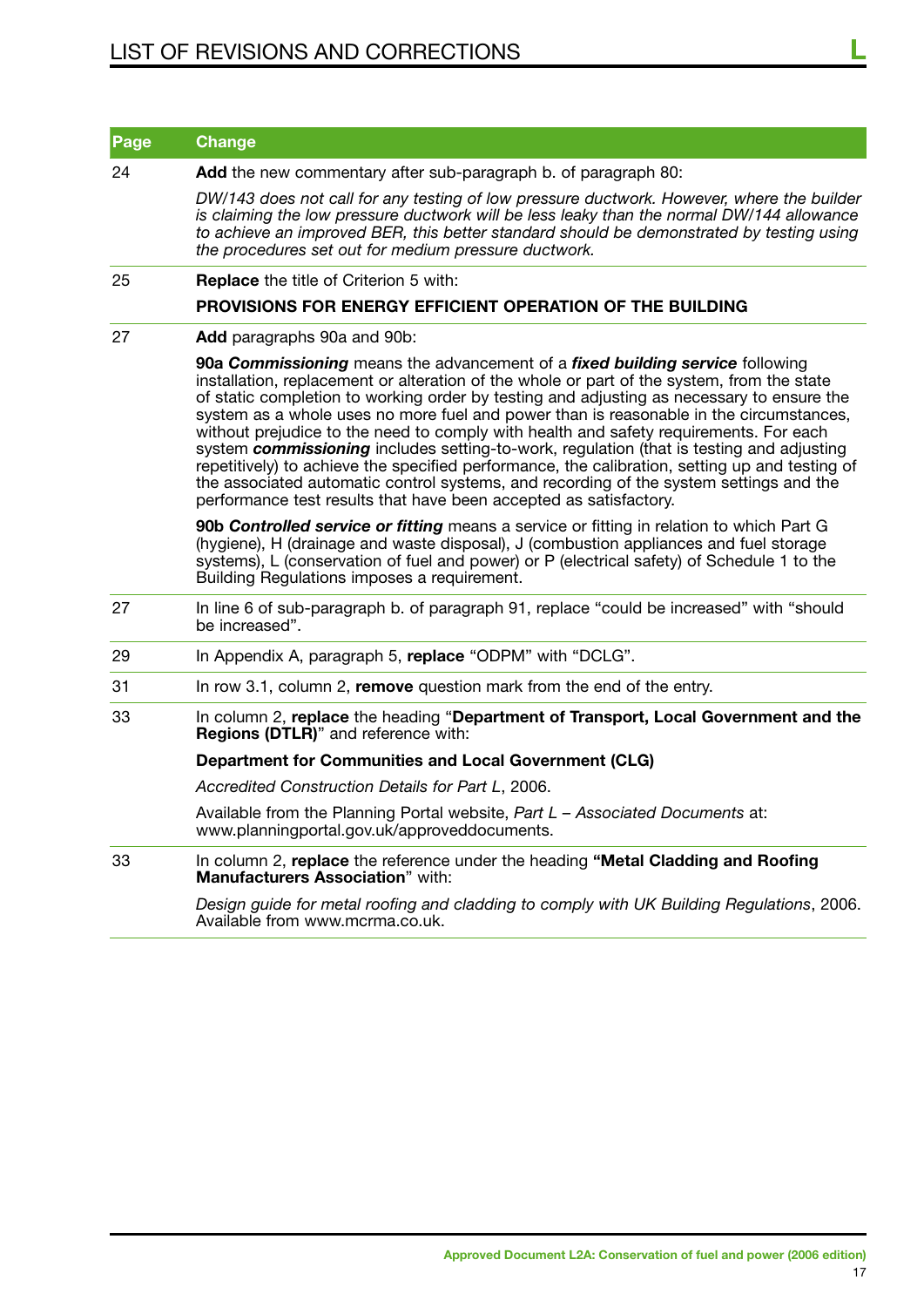## **Approved Document L2B**

| Page | <b>Change</b>                                                                                                                                                                                                                                                                                                                                                                                                                                                                                                                                                                                                                                                                                                                                                                                                                                   |  |  |
|------|-------------------------------------------------------------------------------------------------------------------------------------------------------------------------------------------------------------------------------------------------------------------------------------------------------------------------------------------------------------------------------------------------------------------------------------------------------------------------------------------------------------------------------------------------------------------------------------------------------------------------------------------------------------------------------------------------------------------------------------------------------------------------------------------------------------------------------------------------|--|--|
| 16   | Replace paragraphs 8 to 10 with:                                                                                                                                                                                                                                                                                                                                                                                                                                                                                                                                                                                                                                                                                                                                                                                                                |  |  |
|      | 8 Listed buildings, buildings in conservation areas and designated ancient monuments<br>have an exemption from the <b>energy efficiency requirements</b> where compliance would<br>unacceptably alter their character or appearance. There are three further categories of<br>buildings where special consideration is encouraged:                                                                                                                                                                                                                                                                                                                                                                                                                                                                                                              |  |  |
|      | buildings which are of architectural and historical interest and which are referred to as a<br>а.<br>material consideration in a local authority's development plan;                                                                                                                                                                                                                                                                                                                                                                                                                                                                                                                                                                                                                                                                            |  |  |
|      | b. buildings which are of architectural and historical interest within national parks, areas<br>of outstanding natural beauty, registered historic parks and gardens, registered<br>battlefields, the curtilages of scheduled ancient monuments, and world heritage sites;                                                                                                                                                                                                                                                                                                                                                                                                                                                                                                                                                                      |  |  |
|      | buildings of traditional construction with permeable fabric that both absorbs and<br>C.<br>readily allows the evaporation of moisture.                                                                                                                                                                                                                                                                                                                                                                                                                                                                                                                                                                                                                                                                                                          |  |  |
|      | 9 When undertaking work on or in connection with any buildings with historic or<br>architectural value, irrespective of formal listing or other registration as worthy of<br>conservation, the aim should be to improve energy efficiency where and to the extent that<br>it is reasonable and practically possible. This is provided that the work does not prejudice<br>the character of the host building or increase the risk of long-term deterioration of the<br>building fabric or fittings. The guidance given by English Heritage <sup>10</sup> should be taken into<br>account in determining appropriate energy performance standards for such building works.<br>Particular issues relating to work in historic buildings that warrant sympathetic treatment<br>and where advice from others could therefore be beneficial include: |  |  |
|      | a. restoring the historic character of a building that has been subject to previous<br>inappropriate alteration, e.g. replacement windows, doors and rooflights;                                                                                                                                                                                                                                                                                                                                                                                                                                                                                                                                                                                                                                                                                |  |  |
|      | b. rebuilding a former historic building (e.g. following a fire or filling a gap site in a<br>terrace);                                                                                                                                                                                                                                                                                                                                                                                                                                                                                                                                                                                                                                                                                                                                         |  |  |
|      | c. making provisions enabling the fabric of historic buildings to 'breathe' to control<br>moisture and potential long-term decay problems.                                                                                                                                                                                                                                                                                                                                                                                                                                                                                                                                                                                                                                                                                                      |  |  |
|      | 10 In arriving at a balance between historic building conservation and reasonable provision<br>for energy efficiency improvements, it would be appropriate to take into account the advice<br>of the local authority's conservation officer.                                                                                                                                                                                                                                                                                                                                                                                                                                                                                                                                                                                                    |  |  |
| 16   | Replace paragraph 11 with:                                                                                                                                                                                                                                                                                                                                                                                                                                                                                                                                                                                                                                                                                                                                                                                                                      |  |  |
|      | 11 The U-value of windows, roof windows, rooflights and doors shall be calculated using<br>the methods and conventions set out in BR 443 <sup>11</sup> , Conventions for U-value calculations,<br>and shall be based on the whole unit (i.e. in the case of a window, the combined<br>performance of the glazing and frame).                                                                                                                                                                                                                                                                                                                                                                                                                                                                                                                    |  |  |
| 16   | Add paragraph 11a:                                                                                                                                                                                                                                                                                                                                                                                                                                                                                                                                                                                                                                                                                                                                                                                                                              |  |  |
|      | 11a The U-value of glazing can be calculated for the actual unit, the smaller of the two<br>standard windows defined in BS EN 14351-1 <sup>11a</sup> , or the standard window configuration<br>set out in BR 443 <sup>11</sup> . For domestic-type construction, SAP 2005 Table 6e gives values for<br>different window configurations that can be used in the absence of test data or calculated<br>values.                                                                                                                                                                                                                                                                                                                                                                                                                                    |  |  |
| 16   | <b>Replace</b> "rooflights" in line 1 of paragraph 12 with "rooflights <sup>12a"</sup> .                                                                                                                                                                                                                                                                                                                                                                                                                                                                                                                                                                                                                                                                                                                                                        |  |  |
| 16   | Add footnote 11a:                                                                                                                                                                                                                                                                                                                                                                                                                                                                                                                                                                                                                                                                                                                                                                                                                               |  |  |
|      | <sup>11a</sup> EN 14351-1:2006 Windows and doors. Product standard, performance characteristics.                                                                                                                                                                                                                                                                                                                                                                                                                                                                                                                                                                                                                                                                                                                                                |  |  |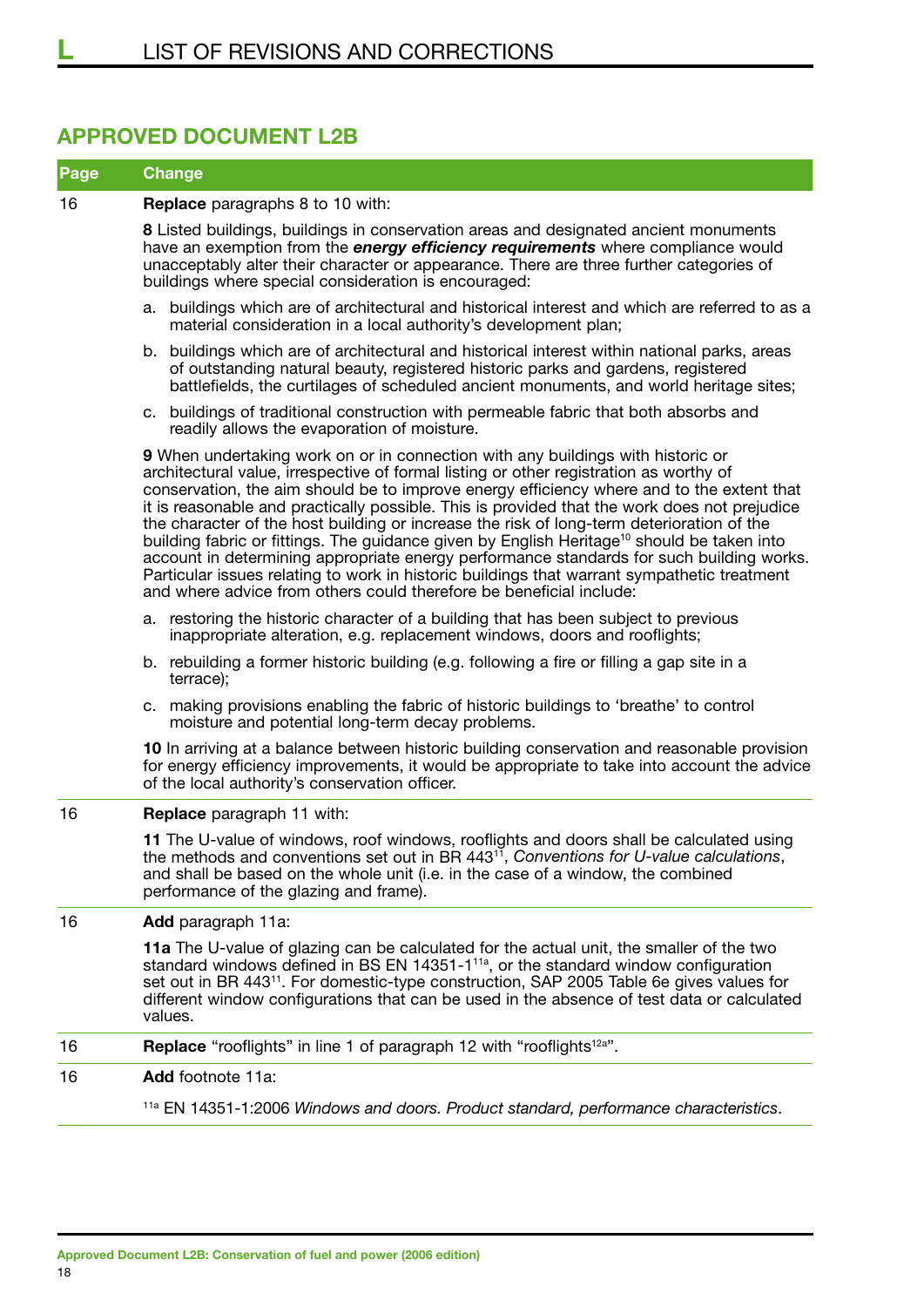| Page | ∣Change <sup>∣</sup> |
|------|----------------------|
|------|----------------------|

#### 17 **Add** after paragraph 13:

#### **Notification of work covered by the energy efficiency requirements**

**13a** In most instances in order to comply with the Building Regulations it will be necessary to notify a *BCB* before the work starts, either in the form of a deposit of full plans or by a building notice. In certain situations, however, other procedures apply:

- a. Where the work is being carried out by a person registered with a relevant competent person self-certification scheme listed in Schedule 2A to the Building Regulations, no advance notification to the *BCB* is needed (see paragraphs 13b to 13e).
- b. Where the work involves an emergency repair, e.g. to a failed boiler or a leaking hot water cylinder, in accordance with regulation 12(7) of the Building Regulations there is no need to delay making the repair in order to make an advance notification to the *BCB*. However, in such cases it will still be necessary for the work to comply with the relevant requirements and to give a notice to the *BCB* at the earliest opportunity, unless an installer registered under an appropriate competent person scheme carries out the work. A completion certificate can then be issued in the normal way.
- c. Where the work is of a minor nature as described in the schedule of non-notifiable work (Schedule 2B to the Building Regulations), the work must still comply with the relevant requirements but need not be notified to the *BCB* (see paragraphs 13b to 13e).

#### **Competent person self-certification schemes**

**13b** It is not necessary to notify a **BCB** in advance of work which is to be carried out by a person registered with a relevant competent person self-certification scheme listed in Schedule 2A to the Building Regulations. In order to join such a scheme, a person must demonstrate competence to carry out the type of work the scheme covers, and also the ability to comply with all relevant requirements in the Building Regulations.

**13c** Where work is carried out by a person registered with a competent person scheme, regulation 16A of the Building Regulations 2000 and regulation 11A of the Building (Approved Inspectors etc) Regulations 2000 require that the occupier of the building be given, within 30 days of the completion of the work, a certificate confirming that the work complies fully with all applicable building regulation requirements. There is also a requirement to give the **BCB** a notice of the work carried out, again within 30 days of the completion of the work. These certificates and notices are usually made available through the scheme operator.

**13d** *BCBs* are authorised to accept these certificates and notices as evidence of compliance with the requirements of the Building Regulations. Local authority inspection and enforcement powers remain unaffected, although they are normally used only in response to a complaint that work does not comply.

**13e** A list of authorised competent person self-certification schemes relating to the *energy efficiency requirements* in existing buildings other than dwellings can be found at: www.communities.gov.uk/planningandbuilding/buildingregulations.

#### **Work where building control bodies need not be notified**

**13f** Schedule 2B to the Building Regulations sets out the types of work where there is no requirement to notify a *BCB* that work is to be carried out. These types of work are mainly of a minor nature where there is no significant risk to health, safety or energy efficiency. Note that the health, safety and *energy efficiency requirements* continue to apply to these types of work, and that only the need to notify a *BCB* has been removed. In addition, where only non-notifiable work is carried out by a member of a competent person self-certification scheme there is no requirement for a certificate of building regulations compliance to be given to the occupier or the *BCB*.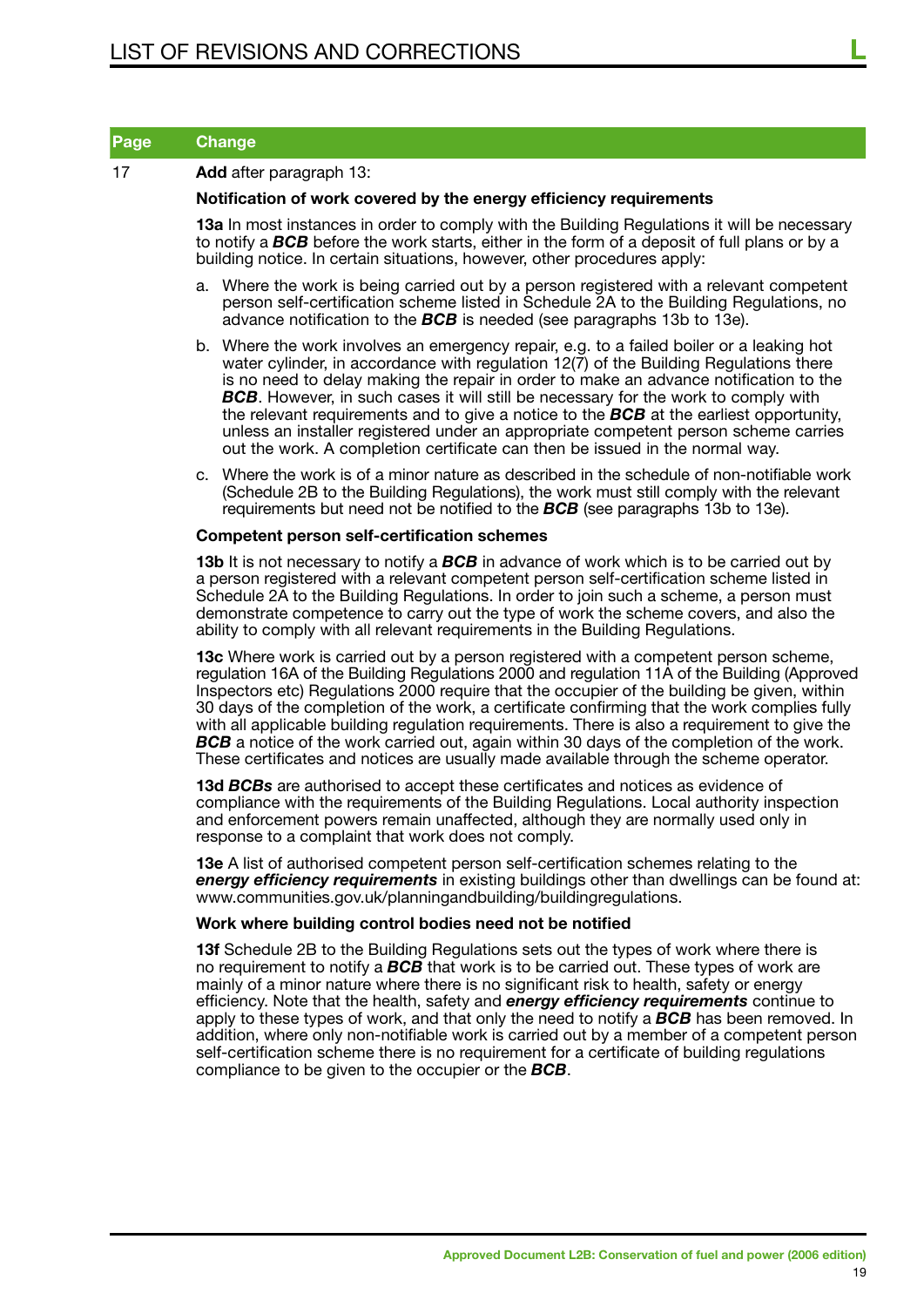**13g** The types of non-notifiable work in Schedule 2B relevant to the *energy efficiency requirements* of the Regulations are:

- a. in a heating, hot water service, ventilation or air-conditioning system, the replacement of any part which is not a combustion appliance (such as a radiator, valve or pump) or the addition of an output device (such as a radiator or fan) or the addition of a control device (such as a thermostatic radiator valve). However, the work will remain notifiable whenever *commissioning* is possible and necessary to enable a reasonable use of fuel and power (see paragraphs 70 to 74g);
- b. the installation of a stand-alone, self-contained fixed heating, hot water, ventilation or air-conditioning service. Such services must consist only of a single appliance and any associated controls, and must not be connected to, or form part of, any other *fixed building service*. Examples of non-notifiable services would be a fixed electric heater, a mechanical extractor fan in a kitchen or bathroom, and a room air-conditioning unit. However, if any of the following apply, the work will remain notifiable building work:
	- i. the service is a combustion appliance;
	- ii. any electrical work associated with the installation is notifiable;
	- iii. *commissioning* is possible and would affect the service's energy efficiency (see paragraphs 70 to 74g);
	- iv. in the case of a ventilation appliance, the appliance is installed in a room containing a natural draught open-flued combustion appliance or service, such as a gas fire which uses a chimney as its flue.

**13h** Schedule 2B also sets out what types of electrical installation work in dwellings are non-notifiable. Full information on this is given in Approved Document P.

| 18 | <b>Replace "19"</b> with "17" in line 2 of the commentary at the top of Table 1.                                                                                                                                                                                                                                                                                      |  |  |
|----|-----------------------------------------------------------------------------------------------------------------------------------------------------------------------------------------------------------------------------------------------------------------------------------------------------------------------------------------------------------------------|--|--|
| 18 | <b>Replace "ODPM"</b> with "CLG" in line 5 of No. 8 of Table 1.                                                                                                                                                                                                                                                                                                       |  |  |
| 19 | <b>Replace</b> sub-paragraph b.i. of paragraph 23 with:                                                                                                                                                                                                                                                                                                               |  |  |
|    | the solar gain per unit floor area averaged over the period 06.30 to 16.30 Solar Time<br>i.<br>(GMT) is not greater than $25W/m^2$ when the building is subject to the solar irradiances<br>for July as given in the table of design irradiancies in CIBSE Design Guide A.                                                                                            |  |  |
| 19 | <b>Replace</b> the 2nd sentence of the commentary after sub-paragraph b.i. of paragraph 23 with:                                                                                                                                                                                                                                                                      |  |  |
|    | CIBSE TM37 <sup>15</sup> section 5.1 gives guidance on calculating solar gains, and sections 4.4 and<br>4.5 give guidance on the effective g-value.                                                                                                                                                                                                                   |  |  |
| 21 | <b>Delete</b> the final sentence of the commentary after sub-paragraph c. of paragraph 29.                                                                                                                                                                                                                                                                            |  |  |
| 21 | In line 7 of paragraph 30 delete "26 and 27" and replace with "26 to 28".                                                                                                                                                                                                                                                                                             |  |  |
| 21 | <b>Delete</b> the final sentence of the commentary after paragraph 31.                                                                                                                                                                                                                                                                                                |  |  |
| 21 | <b>Replace</b> note 1 at the foot of Table 3 with:                                                                                                                                                                                                                                                                                                                    |  |  |
|    | 1 The U-values for roof windows and rooflights in this table are based on the U-value<br>having been assessed with the roof window or rooflight in the vertical position. If a<br>particular unit has been assessed in a plane other than the vertical, the standards given in<br>this Approved Document should be modified by making an adjustment that is dependent |  |  |

on the slope of the unit following the guidance given in BR 443<sup>11</sup>.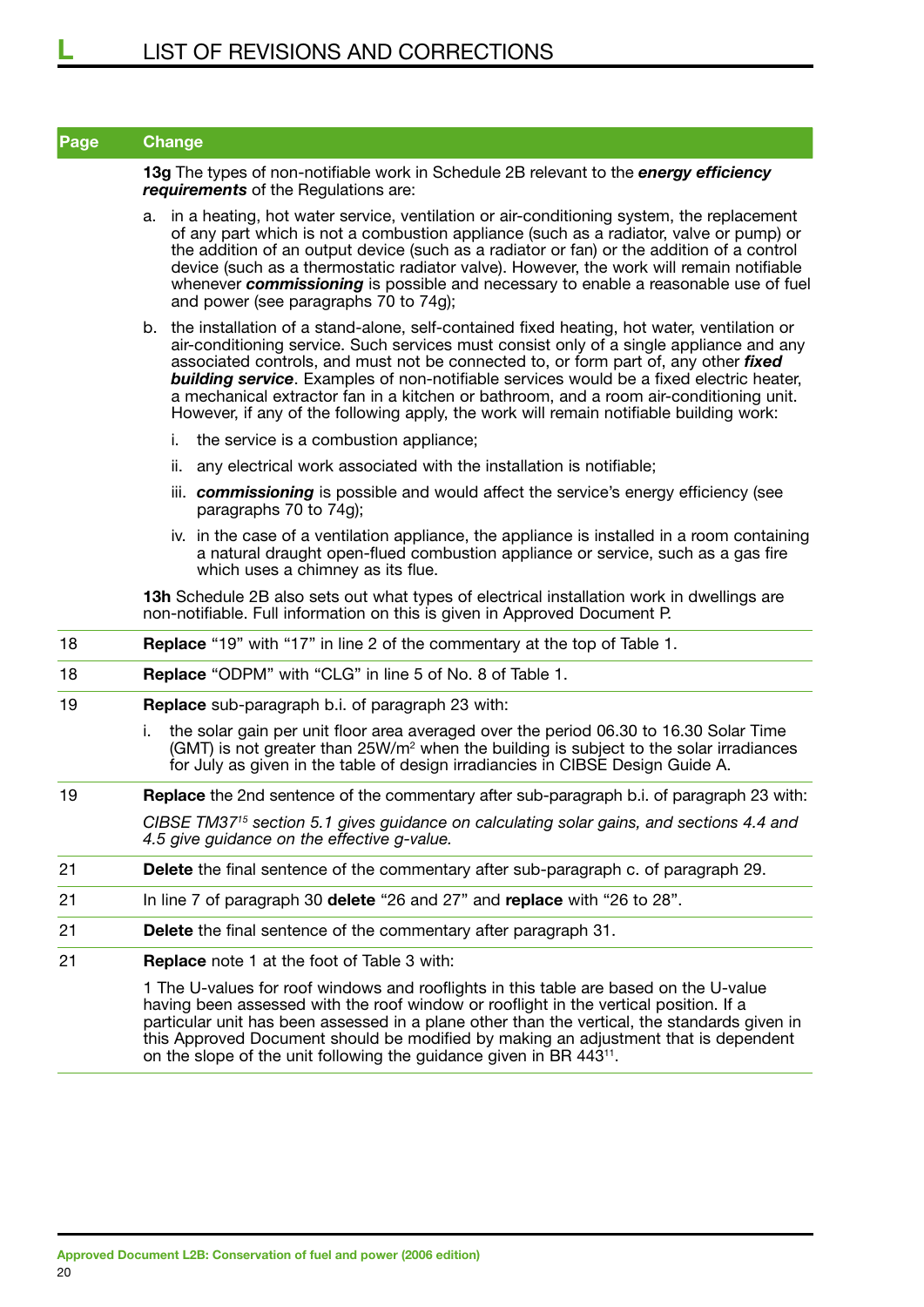# List of revisions and corrections **L**

| <b>Page</b> | <b>Change</b>                                                                                                                                                                                                                                                                                                                                                                                                                                             |  |  |
|-------------|-----------------------------------------------------------------------------------------------------------------------------------------------------------------------------------------------------------------------------------------------------------------------------------------------------------------------------------------------------------------------------------------------------------------------------------------------------------|--|--|
| 22          | In the last line of sub-paragraph c. of paragraph 32, replace "Table 3" with "Table 6".                                                                                                                                                                                                                                                                                                                                                                   |  |  |
| 22          | <b>Extend</b> the green background to include sub-paragraph j. of paragraph 34.                                                                                                                                                                                                                                                                                                                                                                           |  |  |
| 22          | In the last line of paragraph 35, replace "paragraph 25" with "paragraph 36".                                                                                                                                                                                                                                                                                                                                                                             |  |  |
| 22          | Replace sub-paragraphs d. and e. of paragraph 36 with:                                                                                                                                                                                                                                                                                                                                                                                                    |  |  |
|             | d. Where any thermal element is being retained, to upgrade it following the guidance in<br>paragraphs 87 and 88.                                                                                                                                                                                                                                                                                                                                          |  |  |
|             | e. Where an existing window (including roof window or rooflight) or door which separates<br>a conditioned space from an unconditioned space or the external environment has a<br>U-value that is worse than $3.3W/m2$ .K, to follow the guidance in paragraphs 75 to 78<br>unless it is a <i>display window</i> or <i>high usage entrance door</i> . It would be reasonable in<br>these latter cases to make some lesser provision for energy efficiency. |  |  |
| 25          | In the commentary following paragraph 62, replace "Table 5" with "Table 4".                                                                                                                                                                                                                                                                                                                                                                               |  |  |
| 26          | In Table 4 row (b), delete "Central mechanical ventilation with heating and cooling".                                                                                                                                                                                                                                                                                                                                                                     |  |  |
| 26          | After paragraph 69, add the commentary:                                                                                                                                                                                                                                                                                                                                                                                                                   |  |  |
|             | Following implementation of the Energy Services Directive, there are likely to be legal<br>obligations for persons commissioning building work in existing buildings with floor areas in<br>excess of 1000m <sup>2</sup> to notify their intentions to energy supply companies.                                                                                                                                                                           |  |  |
| 26          | <b>Replace</b> paragraph 70 with:                                                                                                                                                                                                                                                                                                                                                                                                                         |  |  |
|             | <b>Commissioning of fixed building services</b>                                                                                                                                                                                                                                                                                                                                                                                                           |  |  |
|             | 70 Part L1(b)(iii) of Schedule 1 to the Building Regulations requires fixed building services<br>to be commissioned by testing and adjustment as necessary to ensure that they use no<br>more fuel and power than is reasonable in the circumstances.                                                                                                                                                                                                     |  |  |
| 26          | <b>Replace</b> regulation 20C with:                                                                                                                                                                                                                                                                                                                                                                                                                       |  |  |
|             | 20C-(1) This regulation applies to building work in relation to which paragraph L1(b) of<br>Schedule 1 imposes a requirement, but does not apply to the provision or extension of any<br>fixed building service where testing and adjustment is not possible or would not affect the<br>energy efficiency of that fixed building service.                                                                                                                 |  |  |
|             | (2) Where this regulation applies the person carrying out the work shall, for the purpose<br>of ensuring compliance with paragraph L1(b) of Schedule 1, give to the local authority a<br>notice confirming that the fixed building services have been commissioned in accordance<br>with a procedure approved by the Secretary of State.                                                                                                                  |  |  |
|             | (3) The notice shall be given to the local authority:                                                                                                                                                                                                                                                                                                                                                                                                     |  |  |
|             | a. not later than the date on which the notice required by regulation 15(4) is required to be                                                                                                                                                                                                                                                                                                                                                             |  |  |

- given; or
- b. where that regulation does not apply, not more than 30 days after completion of the work.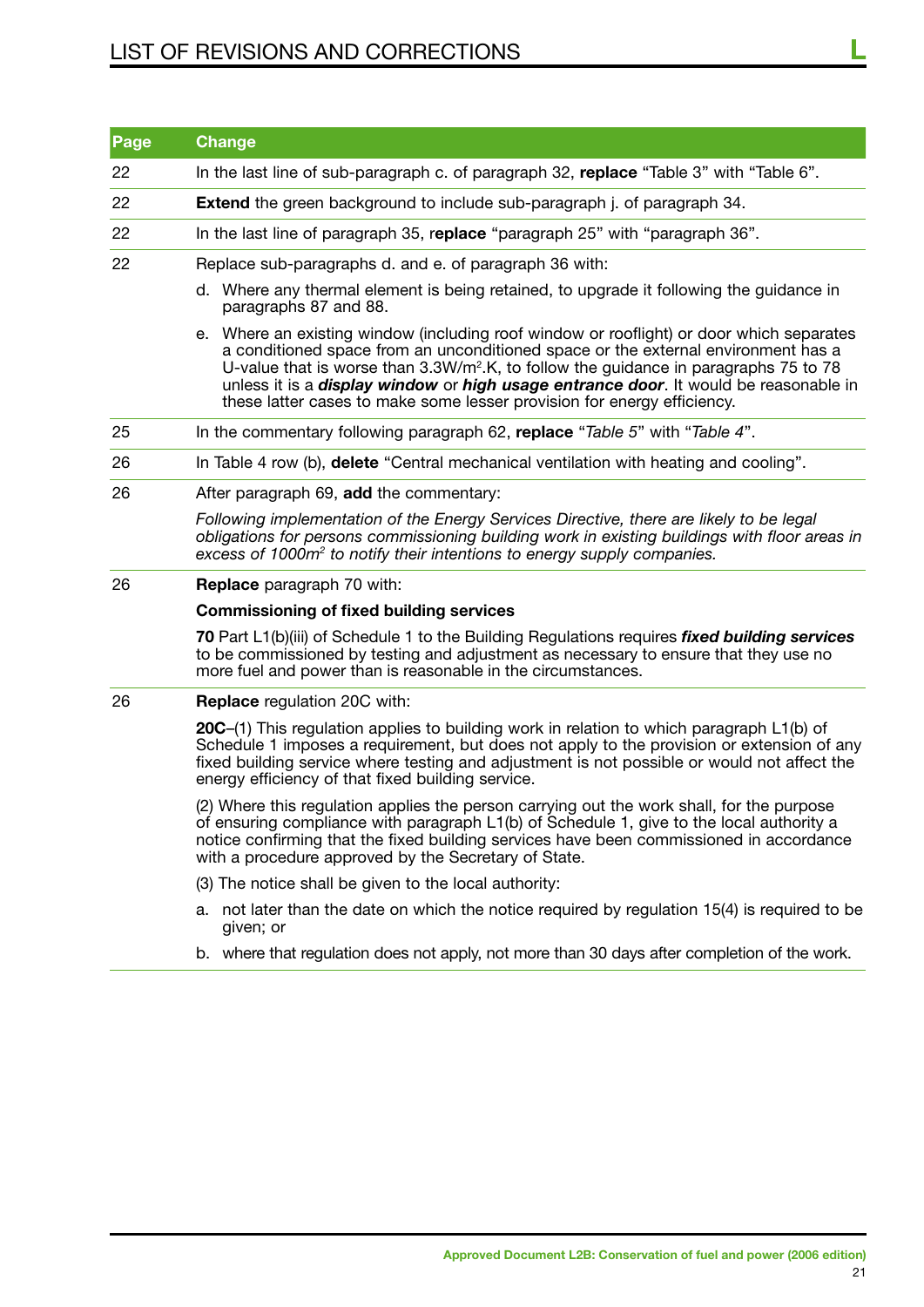#### 27 **Replace** paragraphs 71 to 74 with:

**71** Not all *fixed building services* will need to be commissioned. With some systems it is not possible as the only controls are "on" and "off" switches. Examples of this would be some mechanical extraction systems or single fixed electrical heaters. In other cases *commissioning* would be possible but in the specific circumstances would have no effect on energy use.

*Fixed building services which do not require commissioning should be identified in the commissioning plan, along with the reason for not requiring commissioning.*

**72** *Commissioning* must be carried out in such a way as not to prejudice compliance with any applicable health and safety requirements.

**73** In existing buildings other than dwellings *commissioning* is most often carried out by the person who installs the system. Sometimes it may be carried out by a subcontractor or by a specialist firm. It is important that whoever carries it out follows the relevant approved procedure.

#### **Notice of completion of commissioning**

**74** The Building Regulations (regulation 20C(2)) and the Building (Approved Inspectors etc) Regulations (regulation 12C(2)) require that a notice be given to the relevant *BCB* that *commissioning* has been carried out according to a procedure approved by the Secretary of State.

**74a** The procedure approved by the Secretary of State is set out in:

a. CIBSE Commissioning Code M on Commissioning Management<sup>23</sup>; and

*This provides guidance on the overall process and includes a schedule of all the relevant guidance documents relating to the commissioning of specific building services systems.*

b. for leakage testing of ductwork, paragraphs 74f and 74g.

**74b** Where a building notice or full plans have been given to a *BCB* the notice should be given within five days of the completion of the commissioning work. In other cases, for example where work is carried out by a person registered with a competent person scheme, it must be given within 30 days.

**74c** Where an approved inspector is the *BCB*, the notice should generally be given within five days of the completion of the commissioning work. However, where the work is carried out by a person registered with a competent person scheme (see paragraphs 13b to 13e) the notice must be given within 30 days.

**74d** Where the installation of *fixed building services* which require *commissioning* is carried out by a person registered with a competent person scheme the notice of commissioning will be given by that person.

**74e** Until the *BCB* receives the commissioning notices it cannot be reasonably satisfied that Part L has been complied with and consequently is unlikely to be able to give a completion/ final certificate.

*Membership of the Commissioning Specialists Association or the Commissioning group of the HVCA may be a way of demonstrating suitability to sign the report in respect of the HVAC systems. For lighting control systems, suitability may be demonstrated by accreditation under the Lighting Industry Commissioning Scheme.*

**74f** Ductwork leakage testing should be carried out on new or refurbished ducting where practicable in accordance with the procedures set out in HVCA DW/143<sup>24</sup> on systems served by fans with a design flow rate greater than 1m<sup>3</sup>/s and for those sections of ductwork where the pressure class is such that DW/143 recommends testing.

*Membership of the HVCA specialist ductwork group or the Association of Ductwork Contractors and Allied Services could be a way of demonstrating suitable qualifications for this testing work.*

**74g** If a ductwork system fails to meet the leakage standard, remedial work should be carried out as necessary to achieve satisfactory performance in re-tests and further ductwork sections should be tested as set out in DW/143.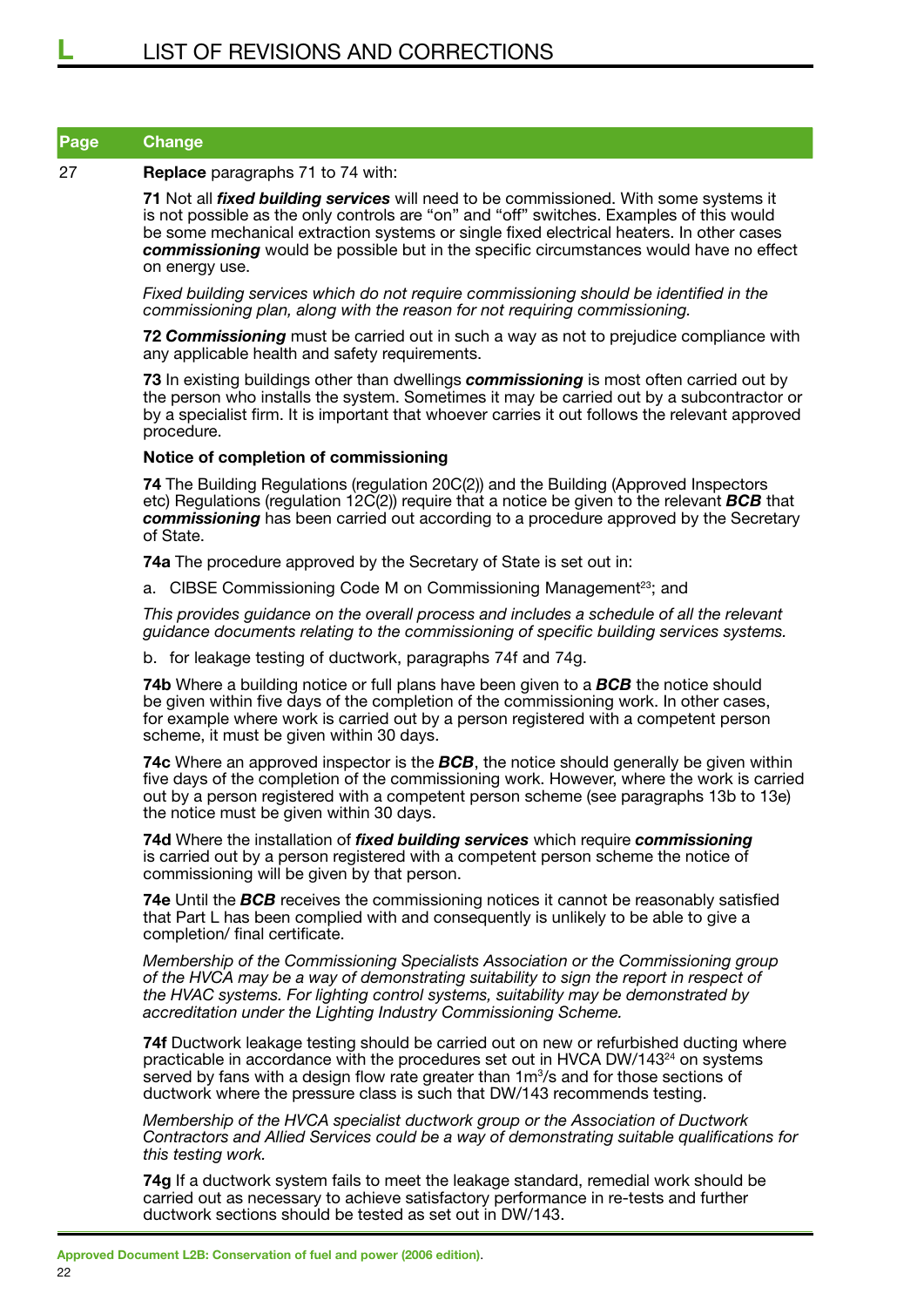| Page | <b>Change</b>                                                                                                                                                                                                                                                          |                                                |                                                                     |  |
|------|------------------------------------------------------------------------------------------------------------------------------------------------------------------------------------------------------------------------------------------------------------------------|------------------------------------------------|---------------------------------------------------------------------|--|
| 27   | Add at the end of paragraph 75:                                                                                                                                                                                                                                        |                                                |                                                                     |  |
|      | If a window, pedestrian door or rooflight is enlarged or a new one created, then the area<br>of windows and pedestrian doors and of rooflights expressed as a percentage of the total<br>floor area of the building should not exceed the relevant value from Table 2. |                                                |                                                                     |  |
| 27   | <b>Change</b> the entry for pedestrian doors in Table 5 to:                                                                                                                                                                                                            |                                                |                                                                     |  |
|      | <b>Fitting</b>                                                                                                                                                                                                                                                         | (a) Standard for new<br>fittings in extensions | (b) Standard for<br>replacement fittings in an<br>existing building |  |
|      | Pedestrian doors where the                                                                                                                                                                                                                                             | 2.2                                            | 2.2 for the whole unit OR                                           |  |
|      | door has more than 50% of<br>its internal face area glazed                                                                                                                                                                                                             |                                                | 1.2 centre pane                                                     |  |
| 27   | <b>Add</b> three rows to the end of Table 5:                                                                                                                                                                                                                           |                                                |                                                                     |  |
|      | <b>Fitting</b>                                                                                                                                                                                                                                                         | (a) Standard for new<br>fittings in extensions | (b) Standard for<br>replacement fittings in an<br>existing building |  |
|      | Plastic rooflights <sup>4</sup>                                                                                                                                                                                                                                        | 2.2                                            | 2.2                                                                 |  |
|      | Curtain walling                                                                                                                                                                                                                                                        | See paragraph 78                               | See paragraph 78                                                    |  |
|      | Other doors                                                                                                                                                                                                                                                            | 3.0                                            | 3.0                                                                 |  |
| 28   | Add the commentary after paragraph 78:                                                                                                                                                                                                                                 |                                                |                                                                     |  |
|      | This means that if the area of curtain walling is to be 60% glazed and 40% opaque, the<br>U-value standard should be $0.9 + 1.3 \times 0.6 = 1.7 W/m^2$ .K.                                                                                                            |                                                |                                                                     |  |
| 29   | <b>Delete</b> the commentary above paragraph 79.                                                                                                                                                                                                                       |                                                |                                                                     |  |
| 29   | <b>Replace</b> sub-paragraph a. of paragraph 84 with:                                                                                                                                                                                                                  |                                                |                                                                     |  |
|      | a. For domestic style construction, to adopt design details such as those set out in<br>Accredited Construction Details for Part L 2006 <sup>27</sup> ;                                                                                                                |                                                |                                                                     |  |
| 29   | <b>Replace footnote 27 with:</b>                                                                                                                                                                                                                                       |                                                |                                                                     |  |
|      | <sup>27</sup> Accredited Construction Details for Part L, CLG, 2006.                                                                                                                                                                                                   |                                                |                                                                     |  |
| 30   | <b>Replace</b> sub-paragraph c. of paragraph 84 with:                                                                                                                                                                                                                  |                                                |                                                                     |  |
|      | c. An alternative would be to demonstrate that the specified details provide adequate<br>protection against surface condensation using the quidance in BR 497 <sup>29a</sup> .                                                                                         |                                                |                                                                     |  |
| 30   | <b>Replace footnote 28 with:</b>                                                                                                                                                                                                                                       |                                                |                                                                     |  |
|      | <sup>28</sup> Design guide for metal roofing and cladding to comply with UK Building Regulations,<br>MCRMA, 2006. Available from www.mcrma.co.uk.                                                                                                                      |                                                |                                                                     |  |
| 30   | Add footnote 29a:                                                                                                                                                                                                                                                      |                                                |                                                                     |  |
|      | <sup>29a</sup> BRE Report BR 497 Conventions for Calculating Linear Thermal Transmittance and<br>Temperature Factors, 2007.                                                                                                                                            |                                                |                                                                     |  |
| 30   | Delete from line 2 of sub-paragraph b. of paragraph 87 "and is to be upgraded".                                                                                                                                                                                        |                                                |                                                                     |  |
| 30   | In Table 7, change the entry in column (b) for cavity wall to 0.55.                                                                                                                                                                                                    |                                                |                                                                     |  |
| 30   | In Table 7, change the entry in column (a) for floors to $0.70$ .                                                                                                                                                                                                      |                                                |                                                                     |  |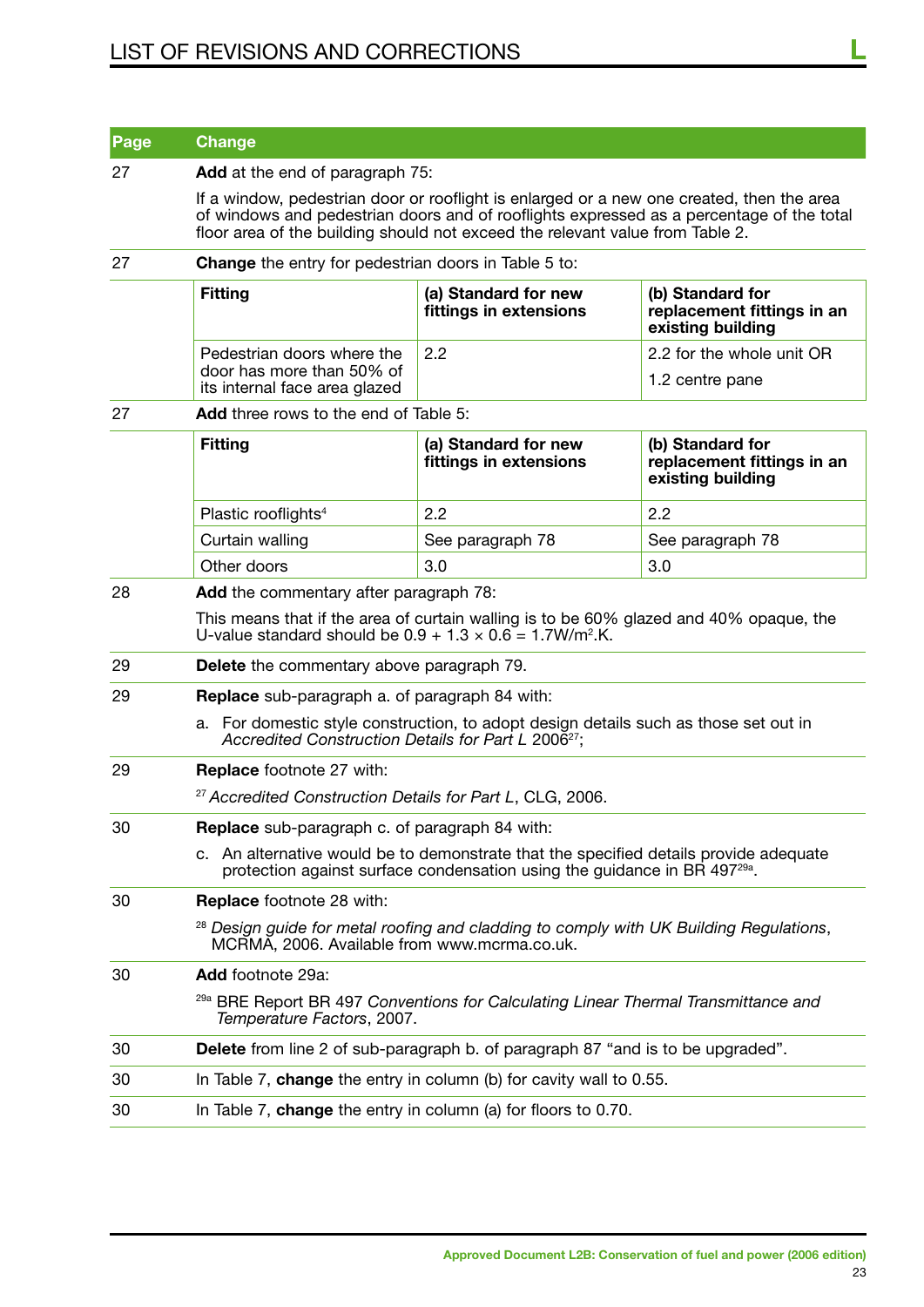| Page | <b>Change</b>                                                                                                                                                                                                                                                                                                                                                                                                                                                                                                                                                                                                                                                                                                                                                                                                            |  |  |
|------|--------------------------------------------------------------------------------------------------------------------------------------------------------------------------------------------------------------------------------------------------------------------------------------------------------------------------------------------------------------------------------------------------------------------------------------------------------------------------------------------------------------------------------------------------------------------------------------------------------------------------------------------------------------------------------------------------------------------------------------------------------------------------------------------------------------------------|--|--|
| 32   | <b>Add</b> after paragraph 93:                                                                                                                                                                                                                                                                                                                                                                                                                                                                                                                                                                                                                                                                                                                                                                                           |  |  |
|      | 93a Commissioning means the advancement of a fixed building service following<br>installation, replacement or alteration of the whole or part of the system, from the state<br>of static completion to working order by testing and adjusting as necessary to ensure the<br>system as a whole uses no more fuel and power than is reasonable in the circumstances,<br>without prejudice to the need to comply with health and safety requirements. For each<br>system commissioning includes setting-to-work, regulation (that is testing and adjusting<br>repetitively) to achieve the specified performance, the calibration, setting up and testing of<br>the associated automatic control systems, and recording of the system settings and the<br>performance test results that have been accepted as satisfactory. |  |  |
| 32   | Add after paragraph 95:                                                                                                                                                                                                                                                                                                                                                                                                                                                                                                                                                                                                                                                                                                                                                                                                  |  |  |
|      | 95a Controlled service or fitting means a service or fitting in relation to which Part G<br>(hygiene), H (drainage and waste disposal), J (combustion appliances and fuel storage<br>systems), L (conservation of fuel and power) or P (electrical safety) of Schedule 1 to the<br>Building Regulations imposes a requirement.                                                                                                                                                                                                                                                                                                                                                                                                                                                                                           |  |  |
| 35   | Replace the heading "Department of Transport, Local Government and the Regions<br>(DTLR)" and reference with:                                                                                                                                                                                                                                                                                                                                                                                                                                                                                                                                                                                                                                                                                                            |  |  |
|      | <b>Department for Communities and Local Government (CLG)</b>                                                                                                                                                                                                                                                                                                                                                                                                                                                                                                                                                                                                                                                                                                                                                             |  |  |
|      | Accredited Construction Details for Part L, 2006.                                                                                                                                                                                                                                                                                                                                                                                                                                                                                                                                                                                                                                                                                                                                                                        |  |  |
|      | Available from the Planning Portal website, Part L - Associated Documents at:<br>www.planningportal.gov.uk/approveddocuments.                                                                                                                                                                                                                                                                                                                                                                                                                                                                                                                                                                                                                                                                                            |  |  |
| 35   | Replace the reference under "Metal Cladding and Roofing Manufacturers<br><b>Association</b> " with:                                                                                                                                                                                                                                                                                                                                                                                                                                                                                                                                                                                                                                                                                                                      |  |  |
|      | Design guide for metal roofing and cladding to comply with UK Building Regulations, 2006.                                                                                                                                                                                                                                                                                                                                                                                                                                                                                                                                                                                                                                                                                                                                |  |  |